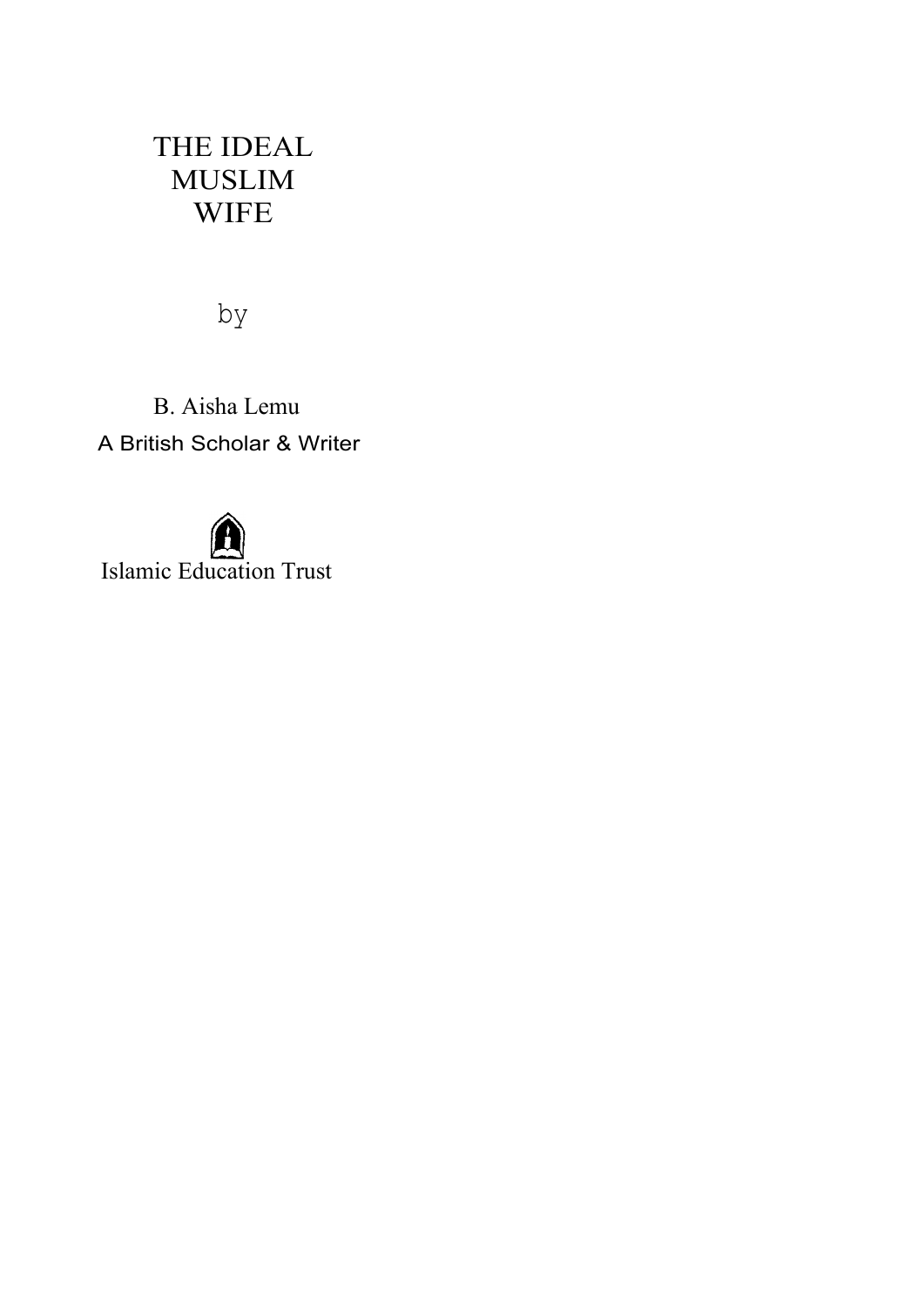# © B. Aisha Lemu

First Published 1992 Re-Printed 2001. Re-Printed 2007.

Published by:- Islamic Education Trust (Publications Division) P.M.B. 229, Minna, Niger State.

*Printed by llmi Press, llmi Avenue, P. O. Box* 2572, *Minna, Niger State*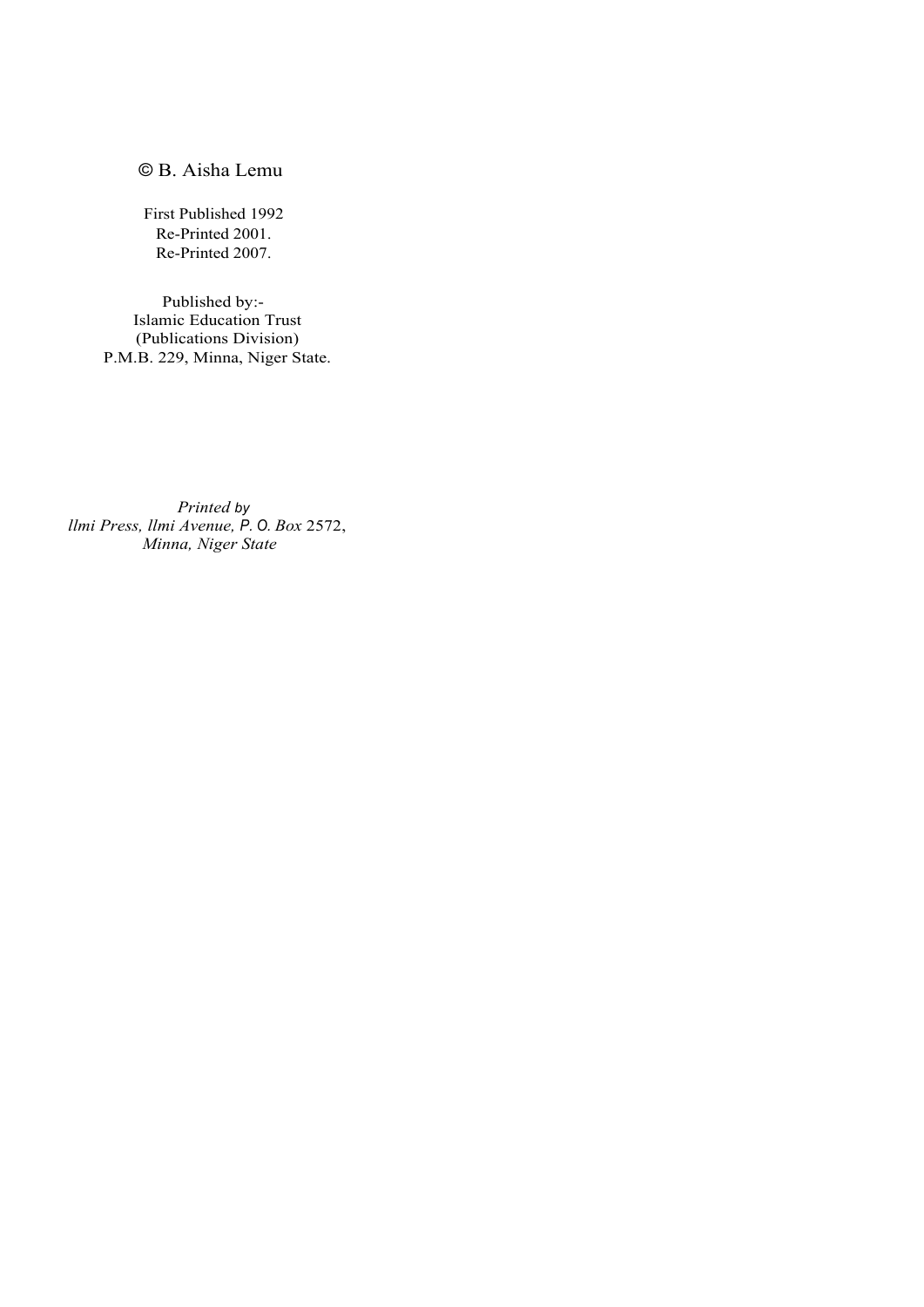#### **INTRODUCTION**

A few years ago, I was invited to give a lecture to a group of students on *"The Ideal Muslim Wife"*. I felt that the subject had already been given a lot of attention, so requested permission to present instead a paper on "*The Ideal Muslim Husband"*, who seldom got any attention at all.

The paper was subsequently published as a booklet, and has been well-received especially by women, many of whom had little idea of the duties of Muslim husbands towards their wives or of the numerous verses of the Qur'an and Hadith (Sayings and Practices of the Prophet Muhammad) restraining men from abusing women's rights.

The booklet is now popular as a wedding gift for bridegrooms, and I have received a number of requests to write its companion volume *"The Ideal Muslim wife",* as a gift for a bride.

I must confess that this volume has been more difficult to write, for several reasons. The first is the problem of conscience. In describing the ideal wife one becomes very aware of one's own shortcomings and feels embarrassed to offer advice, which one has sometimes failed to follow.

The second reason why this volume has been more difficult than the first is that, while many of the Muslim husbands' duties have been defined in the Qur'an in clear legal terms, the wife's duties are much less specific and are seldom in the form of legal restraints or duties.

They consist more of moral exhortations and descriptions of the qualities of good women and warning against some of the attitudes and behaviour of the pagan women of the Jahiliyyah (the time of Ignorance of the Arabs before Islam).

My approach to this subject has been therefore to read or re-read the various references in the Qur'an and Hadith with regard to the behaviour of a wife and to consider these within the context of the Islamic view of marriage and the family.

It should not be overlooked that the basic moral teachings of Islam are addressed to both men and women. Because this booklet is focussing on the wife, it does not mean that such teachings are for women only. For example, where the Qur'an enjoins modesty on women it is coupled with another verse enjoining modesty on men (Qur'an 24:30-31). Another verse commends the virtues of humility and chastity in both men and women (Qur'an 33:35). Husband and wife are therefore expected to show mutual consideration for each other's needs and feelings.

However, the roles of men and women in life and within the family structure are not identical just as the male and female are not biologically or psychologically identical. Therefore there are some areas where the behaviour expected of each is different. In *"The Ideal Muslim Husband"* I focused on the duties of the husband and in this book I focus on those of the wife. To get the total picture of their mutual duties the books should be read together.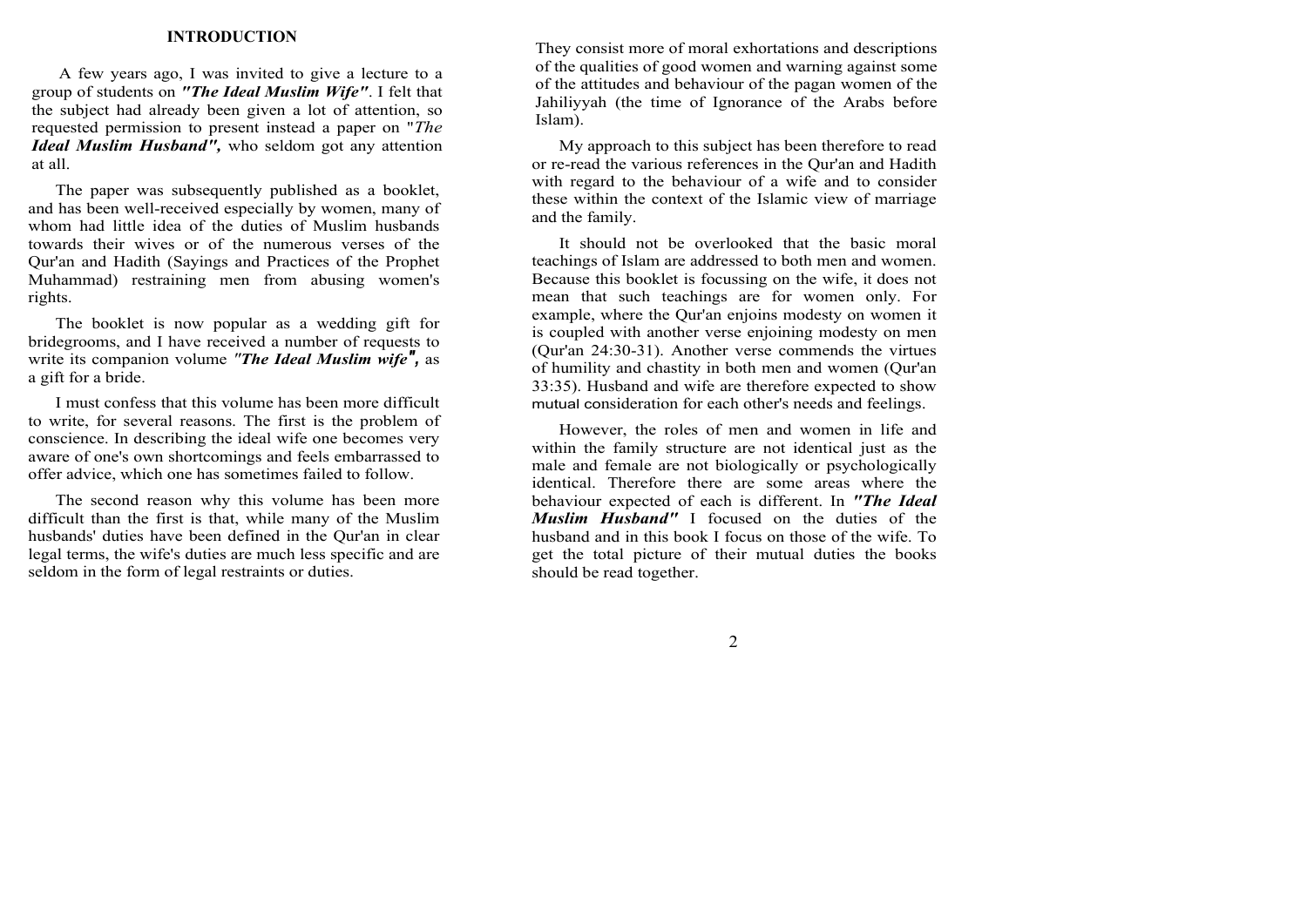Lastly in this context, it must be pointed out that the *"Ideal"* Muslim wife does not imply a stereotype', Every human being is different and therefore every pair of human beings who form a marriage must be different in the precise way they relate to each other. What pleases one man in a wife may be irritating to another (and vice versa). There are always aspects of the personality which are unique and help to give life its variety and freshness The Prophet's wives reflected such differences in character. Their individuality was not submerged by being good wives and "mothers of the believers".

Nevertheless, there are certain basic attitudes and actions that may be regarded as good for any marriage and others that are harmful to it.

I hope that what follows will be a faithful reflection of Islamic teachings and a useful guide to any wife.

#### *Chapter]*

#### WHAT IS MARRIAGE FOR?

"When a servant (of Allah) marries, he perfects half his religion; and let him fear Allah with regard to the remaining half."

## (Hadith from Baihaqi)

Marriage in Islam is encouraged for those who have reached the age of physical and psycho logical maturity. It should not be unnecessarily delayed if there is a suitable partner available and the means to establish a family. Divorced people, widows and widowers are also encouraged to re-marry. Religious celibacy is strongly discouraged. Therefore although marriage is not a compulsory duty for all people under all circumstances and due allowance is made for those who do not have the capacity for marriage for one reason or other, the emphasis is nevertheless strongly in favour of marriage as the normal adult status.

What are the benefits of this positive attitude to marriage?

- 1, Marriage is a permanent relationship between a man and a woman, which provides for their mutual care, and for the lawful development and expression of love between them. It links physical love with personal care and responsibility towards the partner and towards any children that may be born of the union.
- It is only in the context of marriage that a woman is protected for her vital role as the mother of the next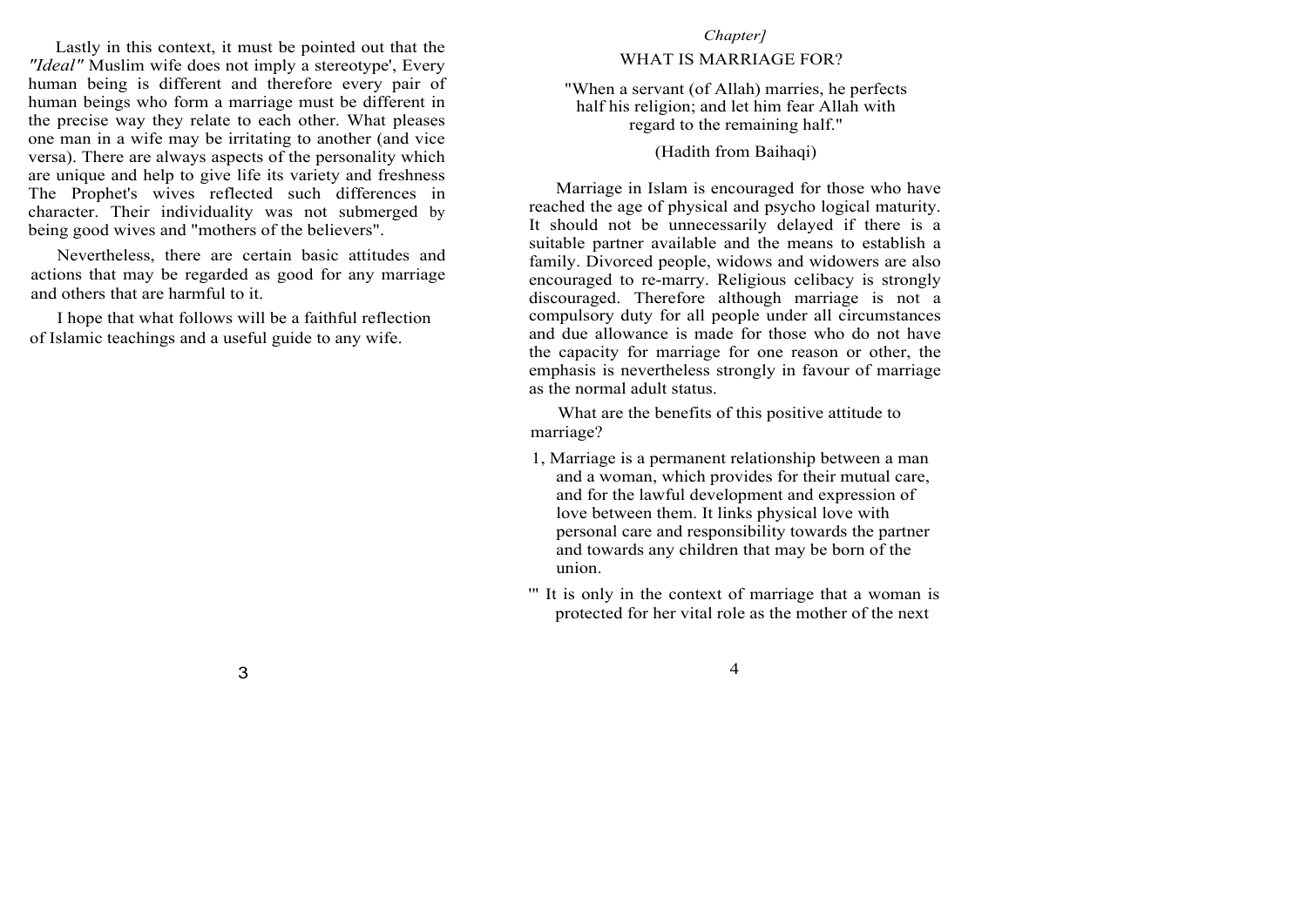generation. Modern experiments with free love, unmarried motherhood and single parent families have only confirmed their disruptive social and economic effects, particularly on women and their disastrous consequences for the next generation. Children need both parents for a secure and well adjusted childhood.

3. The benefit of marriage is not only to the wife and children and to the society at large, but also to the husband. Recent studies in the United Kingdom have revealed that while divorce causes suffering to both partners it appeared to cause even more depression among husbands than wives. The value of a wife in providing psychological comfort as well as physical love should not be under-estimated. The man without the responsibilities and comforts of a wife and family is more exposed to temptations of unlawful sexual relations and deviant behaviour. It cannot be a mere coincidence that the decline of marriage in the western world today has been accompanied by a rise in aggressive homosexuality, pornography, child sexual abuse and the danger of rape - even of small girls and old women.

The Qur'an has referred to the marriage relationship as one of Allah's wonders that enshrines the greatest and most transforming of all human emotions - love:

> *·'And among His wonders is this: He creates for you mates out of your own nature so that you may incline towards them, and He engenders love and tenderness between you. In this, behold,*

*there are signs indeed for people who*<br>*think*." (Our'an 30:21) *think."* (Qur'an 30:21)

In another verse of the Qur'an Allah says:

*"They (wives) are your garments and you are their garments."* (Qur'an 2:187)

Comfort, protection and intimacy are all comprised in these descriptions of the marriage relationship as it is intended to be. The Prophet (peace be upon him) commented: *"You have seen nothing like marriage for increasing the love of two people."* (Hadith from Ibn Majah.)

Marriage is not intended to be a prison but a base, a safe haven, a source of contentment, tranquility, consolation and spiritual strength through shared commitment and experience. If it is turned into an arena for strife, discontent, abuse, or oppression it is failing to fulfill its proper function.

Therefore every effort should be made to ensure that there is compatibility between a man and woman before they are betrothed and every precaution should be taken to avoid the souring of a marriage once it is established. What follows is based on the guidance of the Qur'an and Sunnah to help a wife on how to keep her marriage a happy one that conforms to the descriptions of marriage in the Qur'an.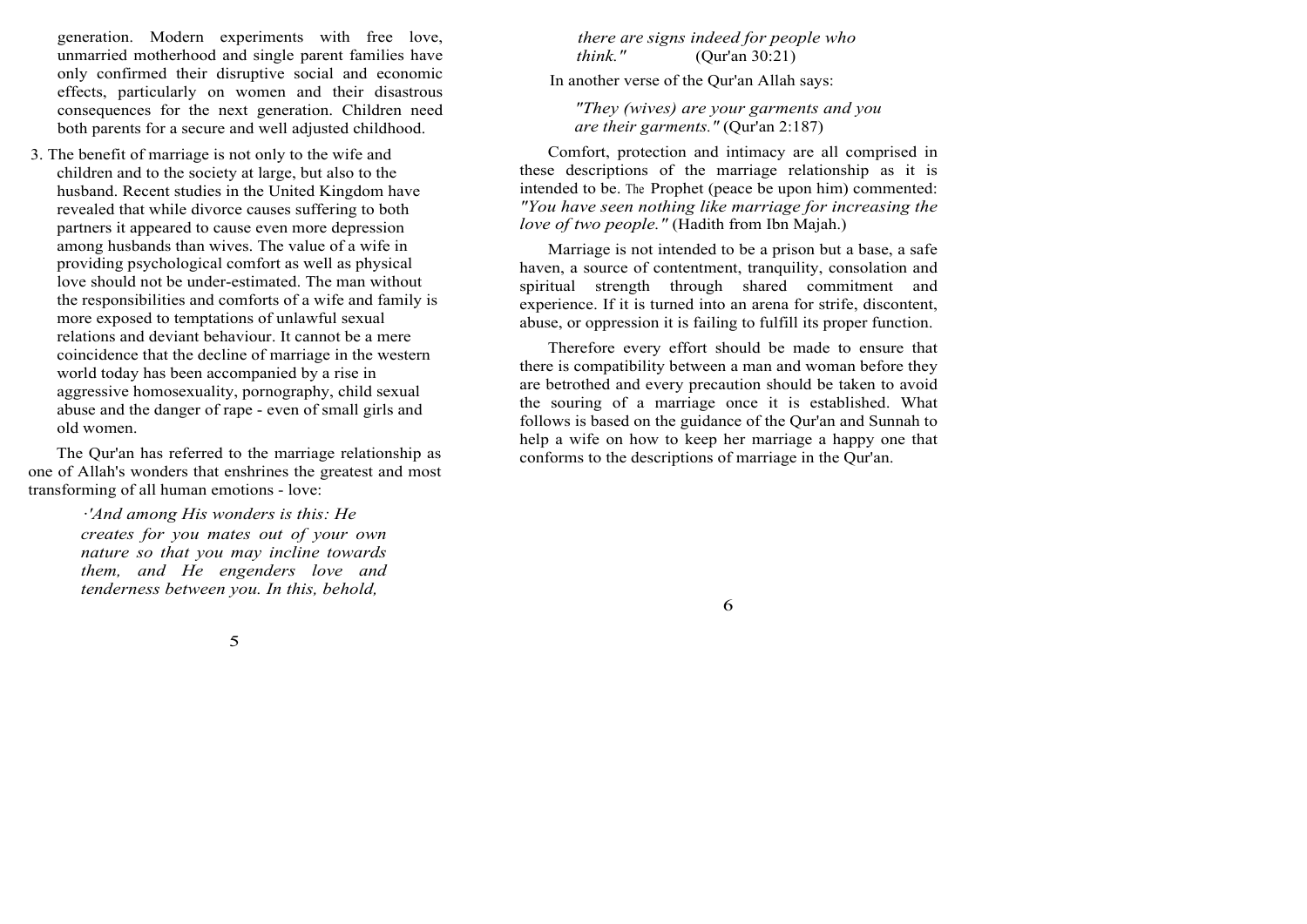# *Chapter 2*  CHOOSING THE RIGHT PARTNER

Marriages can go wrong from Day one if the couple are not basically compatible. Prevention in this respect is better than cure. It is very important to try to ensure that one is looking for the right qualities in a marriage partner. The Prophet said that "*A woman may be married for four reasons* - *her wealth, her rank, her beauty and her religious character. Therefore choose the one with the religious character and prosper."*  (Hadith from Bukhari and Muslim.)

The same applies in the choice of a husband by a woman. It is unwise for a woman to accept a man's proposal because he is handsome, rich or of high social status if he is lacking in good religious character. The first three are no guarantee of happiness. But a man of genuinely religious character is likely to observe the Islamic requirement of kindness to his wife, and to abide by Allah's laws with regard to his behaviour towards her. His consciousness of Allah acts as a restraint on selfishness. Whattever his weakness, at least he does not deliberately do wrong.

A girl or woman should pray regularly for a good husband. She should also find out as much as possible about the character and religious practice of any suitor, and her relatives should help her to get objective information. The Prophet (peace be upon him) also advised that a couple thinking of marriage should be given the chance to meet (in the presence of a relative) in order to ascertain at least basic compatibility. (See

several Hadith from Muslim, Abu Dawud, Tirmidhi. Nasai, Ibn Majah.)

The choice of the right partner is very important for both the man and woman. In view of the degree of love and respect a wife should give to her husband, it is advisable that she should marry someone who is really worth that love and respect.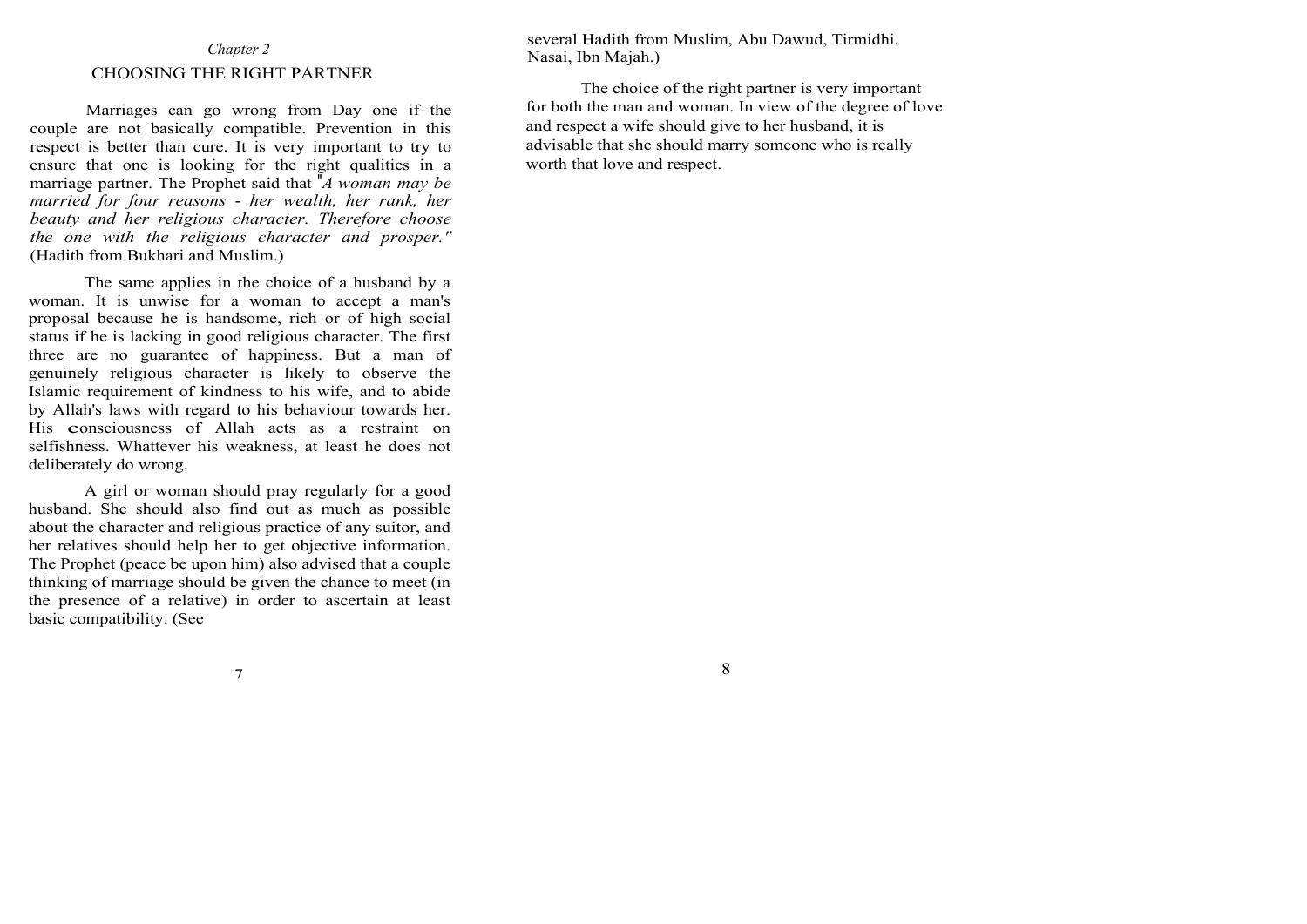#### *Chapter3*

#### SINCERITY AND TRUST

The Prophet (peace be upon him) is reported to have said:

> *"Religion is sincerity."* Someone asked: *"Sincerity to whom?"* He replied: *"To Allah and His Book and His Messenger and the leaders of the Muslims and to the generality of them."* (Hadith from Muslim)

Sincerity is therefore closely identified with true religious belief. Sincerity towards her husband is an essential requirement for a wife. It underlines all her duties and manifests itself in many ways.

Firstly it implies having her husband's interests at heart and wanting only good for him.

Secondly it implies truthfulness so that her husband learns to trust her in word and deed. She would never tell him a lie even in a small matter because it will sow in him the seed of doubt about her trustworthiness in greater matters. Once trust has been shaken it is hard to rebuild it.

If a wife tells a lie to her husband to cover up something else she did, she only compounds her offence. She should in all circumstances repent sincerely to Allah and seek His forgiveness. She should then tell her husband the truth and seek his forgiveness unless the original offence is a matter that would put him into mental torment or destroy the marriage. In this case it

may be more considerate towards him that she should repent to God silently within her own conscience a amend her behaviour in future".

The Prophet (peace be upon him) directed people to forgive those who ask for forgiveness. The wife who sincerely repents, tells the truth and seeks forgiveness may be able to re-establish trust, but the shameless liar leaves her husband in a state of constant doubt, and unworthy of trust.

A good wife should therefore ensure by her behaviour that she establishes a high degree of trust her sincerity of word and deed, so that her husband confidence in her is strong enough to withstand any false rumour or slander. She should not throwaway that basic trust for any temporary expediency.

Another aspect of sincerity on the part of a wife is in supporting him in doing what is right and avoiding wrong doing. Allah says:

> *"And the believers, both men and women, are protecting friends of one another: they (all) enjoin the doing of what is right and forbid the doing of what is wrong, and are constant in prayer, and render the zakah, and pay*

 $\Box$  This view on the permissibility of silence is based on analogy with a Hadith which allows for the use of a "white lie" someone who tries to reconcile two people who have become estranged:

"He is not a liar who reconciles two people, and speak good, and adds good from himself." (Hadith from Bukhari, Muslim, Abu Dawud and Tirmidhi.)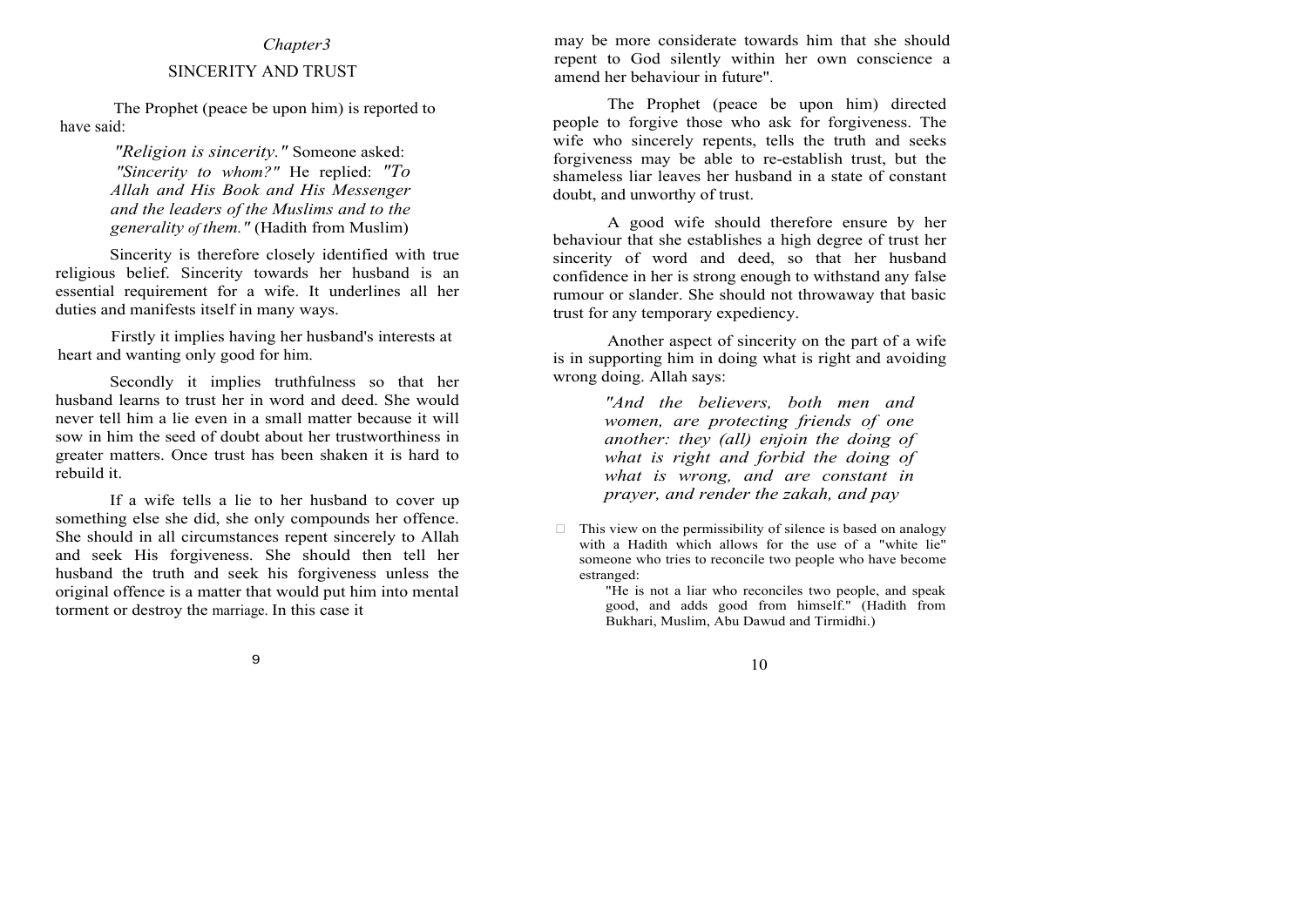*heed unto Allah and His Messenger. It is they upon whom Allah will bestow His grace: truly, Allah is Almighty, Wise."*  (Qur'an 9:71)

The wife should herself be obedient and faithful to Allah and use her influence to help the whole family to live a righteous life. There should be mutual counselling within the family.

Long after the death of the Prophet's first wife, Khadijah, he used to praise her for her loyalty, good counsel and moral support throughout their married life.

Just as a good wife should be trustworthy, so she should trust her husband (unless she has clear first hand evidence that he is not to be trusted). She should avoid suspicion and spying on him or snooping among his possessions. The Qur'anic warning about these sins (Qur'an 49: 12) is addressed in general to all believers, men and women. They are particularly damaging within the close marriage relationship. If a husband senses that his wife is spying on him he loses the sense of freedom and security in his own home and may start to lock up his personal effects, thereby increasing the wife's suspicions. According to a Hadith the Prophet (peace be upon him) said that reading someone else's correspondence without permission is a sin. Some wives actually drive their husbands away from home by their snooping and spying, and. it is distressing for children to realise that the parents whom they trust do not trust each other.

Having laid emphasis on the basic need sincerity, trustworthiness and trust, we shall move on to consider some other qualities in a wife that I mentioned in the Qur'an and the Hadith.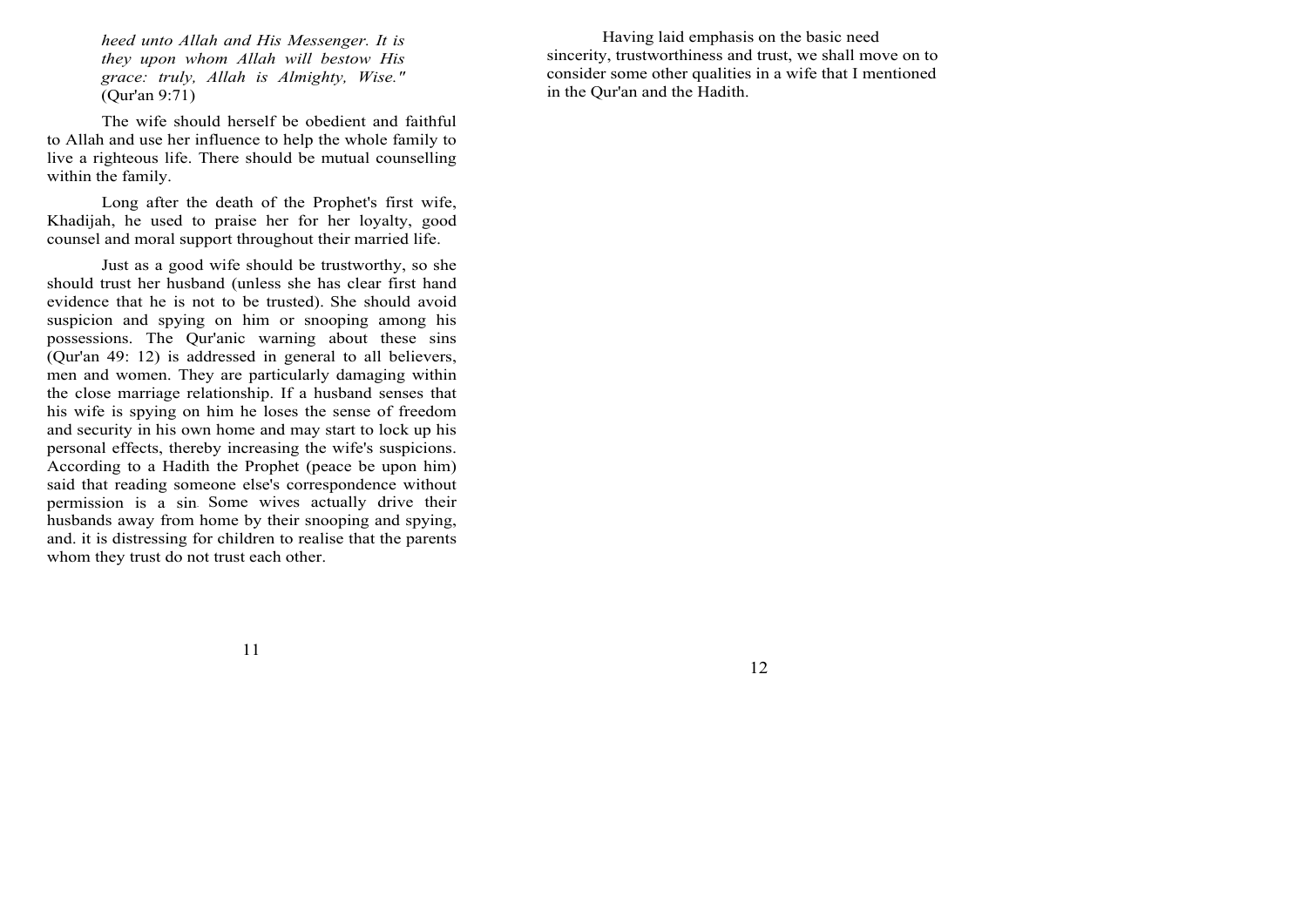#### *Chapter* 4

#### UNDERSTANDING YOUR HUSBAND

Whether or not a couple think they know about each other before marriage, it is after marriage that they become fully aware of each other's character, habits, moods, likes and dislikes. There is a period of adjustment after marriage. If all goes well, the idealistic, romantic and sometimes intoxicating love of the pre-marriage or honeymoon period then develops into another dimension - a more mature kind of love based on true knowledge and understanding of each other provided the partners do not behave in such a way as to kill love altogether.

To develop this permanent and lasting kind of love in marriage, a wife needs to study her husband so as to know how to please him. In addition to knowing his personal likes and dislikes she should be able to sense his moods and respond to them and to anticipate his needs - to know when he wants to talk and when he wants silence. It is this responsiveness based on sympathy and understanding, that creates lasting bonds between husband and wife.

The Prophet (peace be upon him) is reported to have said:

> *"The world is a provision, and the best provision of the world is a virtuous wife."*  (Hadith from Muslim and Nasa' i.)

He is also reported to have said in elaboration:

*"Should 1 not tell you of the best treasure of man? (It is) a virtuous woman: when he looks at her, she gladdens him; and when he tells her (anything) she is compliant; and when he is absent from her, she watches his (interest) .*" (Hadith from Abu Dawud.)

In other words she has learned to respond to his needs and to please him even by her looks not just by taking care of her beauty (which may fade) but by her loving attention. When he wants her to do something or not to do it she complies with good will. She attends to his comfort and well being and does not hurt his feelings. He is also comforted by the knowledge that this concern for his welfare is not just a show put on in his presence. She takes care of his interests also when he is absent.

A similar Hadith from Ibn Majah adds that she guards her honour and chastity when he is away.

All these characteristics of an ideal Muslim wife reflect her consideration, good manners and moral integrity.

Another Hadith reported by Talha bin Abdullah describes the opposite behaviour and its consequences:

> *A woman who talks harshly and her husband becomes sad because of her rudeness, incurs the anger of Allah until such time that she smiles on her husband and tries to please him."*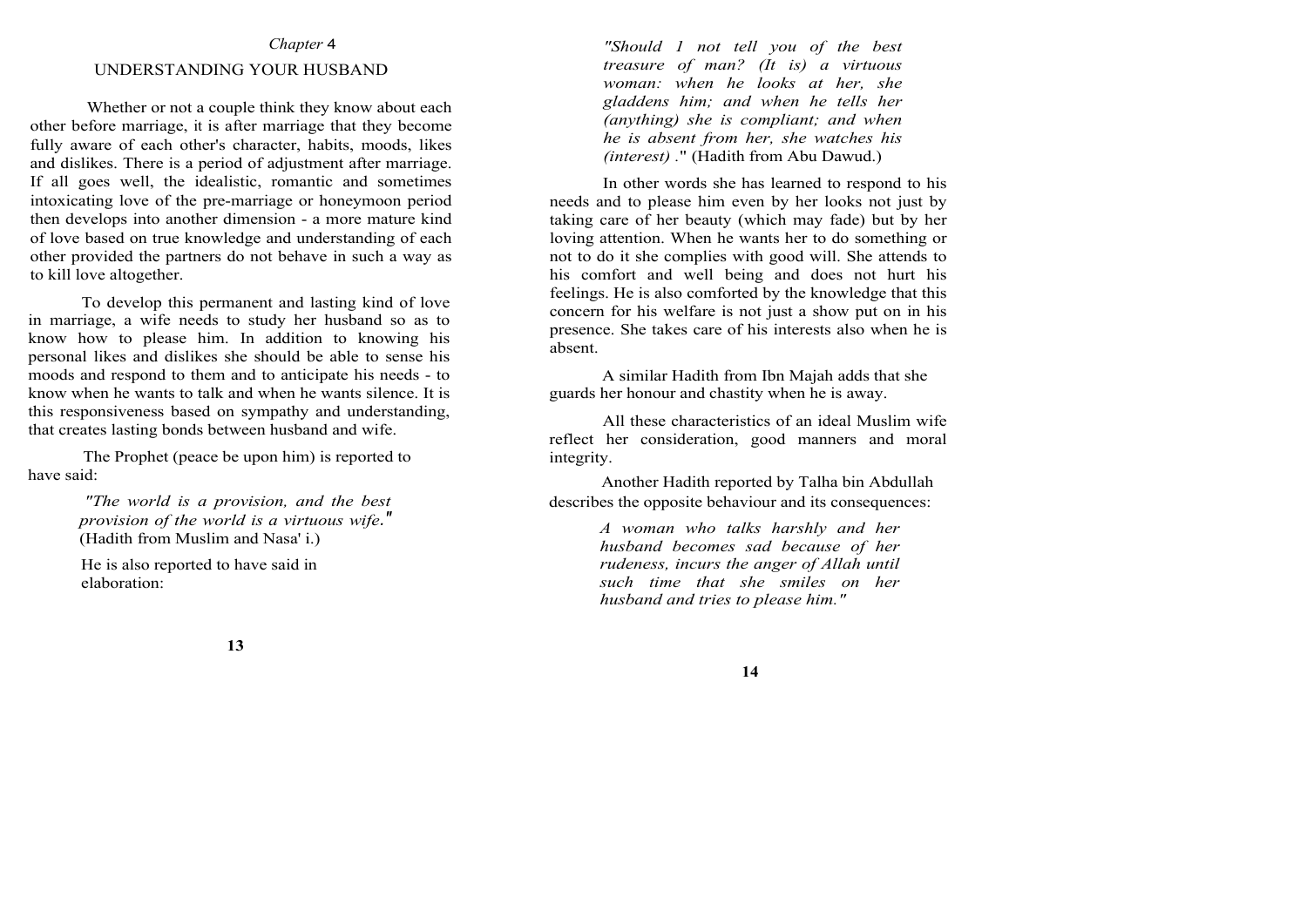*Chapter* 5

A woman who wishes her marriage to last happily into old age should therefore learn these lessons. She should not expect love to last if she is harsh, rude and disagreeable, and does not care whether her husband is pleased or not.

Allah gives us a prayer in the Qur'an:

*"Our Lord! Grant us wives and children who will be the joy and comfort of our eyes, and guide us to be models of righteousness."* (Qur'an 25:74)

# AUTHORITY, CONSULTATION And **OBEDIENCE**

The family is a group of people closely related by blood or marriage who usually live together. In every human group there is a leader and a hierarchy of authority so that the members act in co-operation for the common good.

The head of the family in an Islamic marriage is the husband, by virtue of his role as the maintainer of the family:

> *"Men shall take full care of women with the bounties which Allah has bestowed more abundantly on the former than on the latter, and with what they may spend out of their possessions. And the righteous women are the truly devout ones, who guard the intimacy which Allah has (ordained to be) guarded ... "* (Qur'an 4:34)

> *"And women have rights equal to the rights incumbent on them according to what is equitable; and men have a degree above them."* (Qur'an 2:228)

This "degree" of difference in legal rights in marriage and divorce is a reflection of the husband's leadership role, and in no way implies that the woman is inferior as a moral and spiritual being. This point is stated in several Qur'anic verses and Hadith.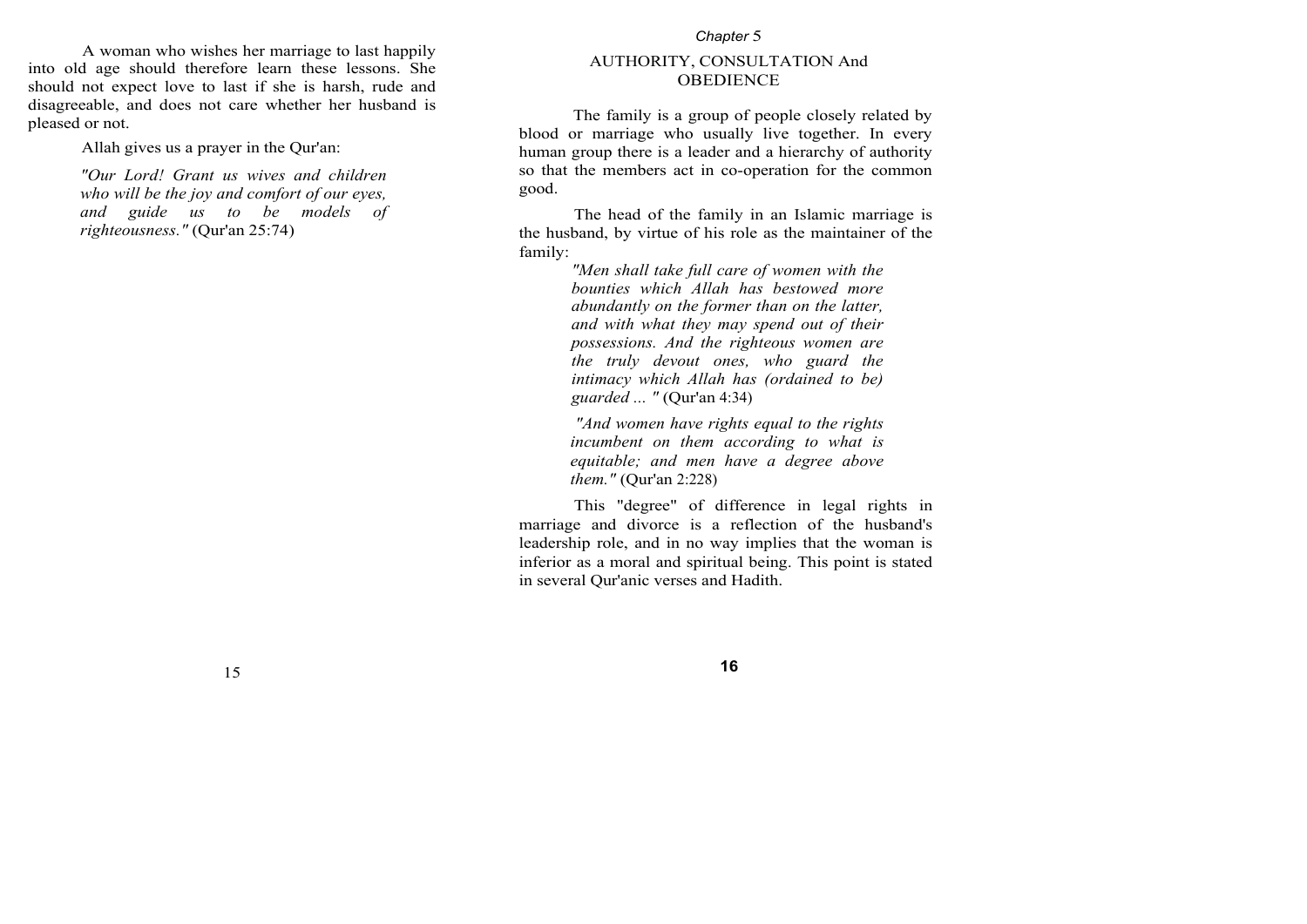*"And their Lord answered them: Verily I will never cause to be lost the labour of any of you. be you a male or a female* - *the one of you is as the other.*"(Qur'an 3:195) (see also Qur'an 33:35)

The Prophet (peace be upon him) is also reported to have said:

> *"All people are equal, as equal as the teeth of a comb. There is no claim of merit of an Arab over a non-Arab, or of a white over a black person, or of a male over a female. Only Godfearing people merit a preference with Allah."*  (Hadith from Ahmad ibn Hambal, alMusnad)

A wife should therefore acknowledge her husband's administrative leadership and not dispute it or set herself up as a rival in taking ultimate decisions that affect the whole family. A ship with two captains will never reach its destination.

However, leadership in Islam also has its obligations. The leader at all levels is to be motivated by love and concern for those under his care, who will naturally respond by loving their leader.

The Prophet (peace be upon him) is reported to have said:

> *"The best of your leaders are those whom you love and who love you, for whom you pray and who pray for you, and the worst of your leaders are those whom you hate, and*

*who hate you, whom you curse and who curse you.* "(Hadith from Muslim)

All forms of tyranny, oppression and exploitation of the weak are condemned, and the tyrant is warned: *"Fear the prayer of the wronged, for truly there is no veil between him and Allah."*  (Hadith from Bukhari, Muslim, Tirmidhi, Nasa'i, Abu Dawud,)

> *"The tyrant shall not enter into Paradise."*  (Hadith from Abu Dawud and Ahmad)

The leader is moreover obliged to consult his followers. A chapter of the Qur'an is entitled "Shura" (meaning Consultation) and it contains a description of the believers as those *"whose rule (in all matters of common concern) is consultation among themselves..."* (Our'an 42:38)

Leadership in Islam is identified as a responsibility. It exists at various levels both in pub1ic affairs and in the family. According to a saying of the Prophet:

> *"Take care: each of you is a shepherd and each of you shall be asked concerning his flock. A leader is shepherd over (his) people, and he shall be asked concerning his flock; and a man is a shepherd over the people of his house, and he shall be asked concerning his flock; and a woman is a shepherd over the house of her husband and over his children, and she shall be asked concerning them; and the servant of a man is a shepherd*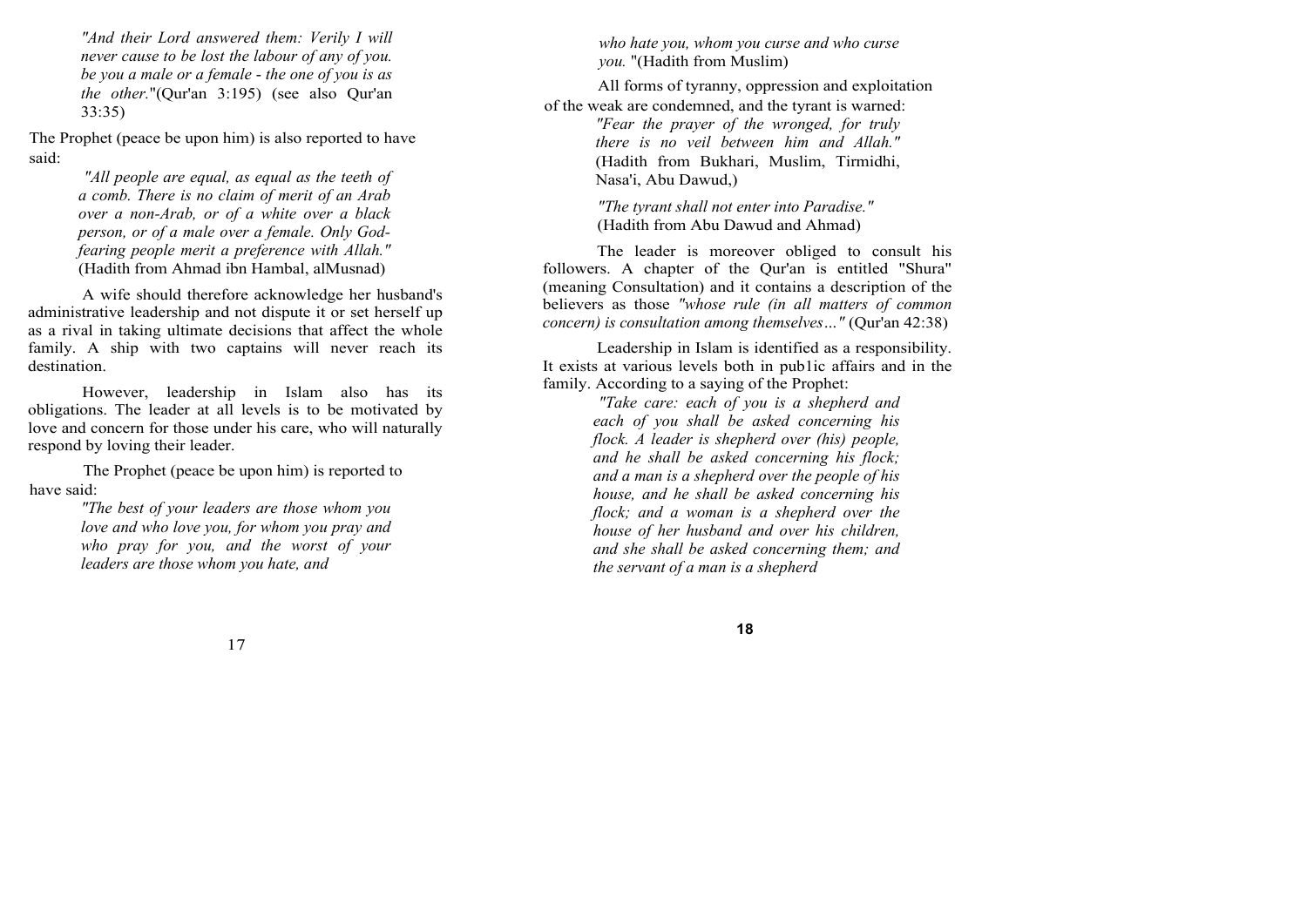*over the property of his master, and he shall*  be asked *concerning it. Take care, then, each of you is a shepherd and each of you shall be asked concerning his flock."* (Hadith from Bukhari, Muslim, Abu Dawud and Tirmidhi.)

As can be seen from this Hadith the wife is given responsibility within the family for the smooth day-today running of the household and the upbringing of the young. We shall return to this aspect of her role in another section. Here we are concerned only with the aspect of leadership and authority in the home.

This brings us to the use of the words "ordering" and "obeying" which are used in translating some Qur'anic verses or Hadith about husband/wife relationship, for example "when he orders her, she obeys". The Arabic word "amr" used in the original text certainly has the general meaning of "to order" or "to ordain". However, in the context of family life it obviously does not have the same connotation as it would have in, for example, the army! The family is not a military unit, and for a husband to give out orders to his wife like a sergent-major on the parade would be most out of place, and indeed probably counterproductive. The relationship of husband and wife is quite different. They are not described as matter and servant in the Qur'an but as "garments to each other" -loving, sympathetic and protective. The records of the Prophet's relationship with his wives is an example of this .

A study of the word "Amr" in the Qur'an\* reveals that it has a wide range of meanings, including "commanding" "biding" "instructing" and ''"urging''. For example in Surah 2:168-9, Allah says:

> *"O mankind! Partake of what is lawful and good on earth, and follow not Shaitan's footsteps: for verily he is your open foe, and he gives you 'AMR' only to do evil, and to commit deeds of abomination, and to attribute to Allah something of which you have no knowledge. "*

How does Shaitan give "AMR" to people to do evil? Not by issuing commands but by urging and by persuading or by ''whispering into the hearts of mankind". (Qur'an 114:5). Moreover, Allah says to Shaitan that he has no power over His creatures unless they choose to follow him (Qur'an 15:42) and Shaitan admits this (Qur'an 14:22) and Shaitan admits this (Qur'an 14:22). It is therefore clear that AMR does mean "to command" or ''to order" in all contexts.

The word certainly requires interpretation and translation according to its context. In the context of married life it may be understood to mean the husband exercising his authority as a leader in accordance with Islamic principles. Making his wife understand what he wants to be done in a way that will enlist her cooperation and compliance. Anyone with an understanding of family relations will realise that this

• See The Word Constellation "Amr' in the Our'an., by Saki" Kocabas (1be Islamic Philosophical! Society) published 1987, 295 Gurney Close, Barking, Essex, England.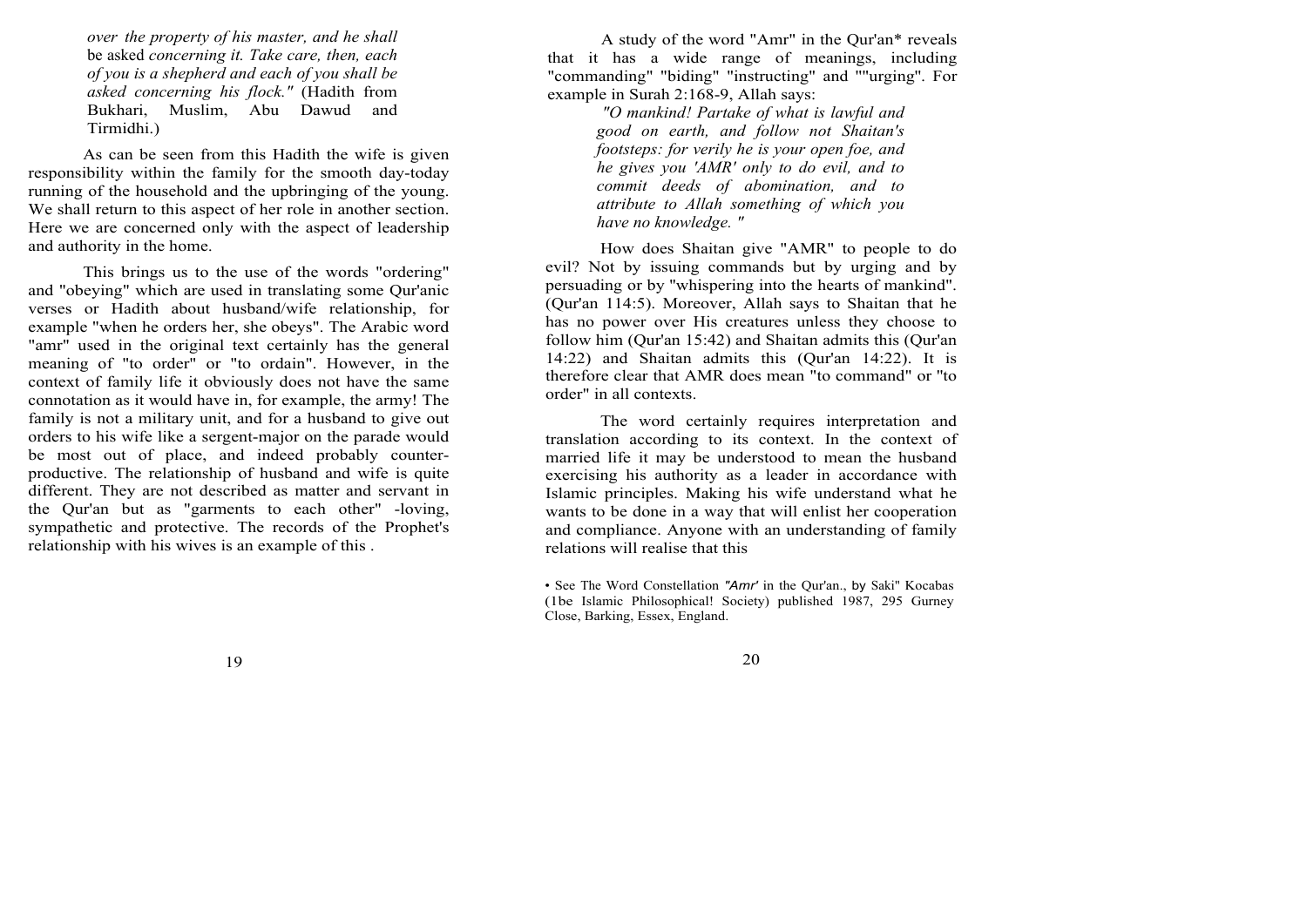method is much more effective than throwing out orders in an arbitrary or inconsiderate manner.

When asked to do something in this way, a wife may offer advice if she has another view or suggestion, but if the husband is not persuaded, she should accept his authority and comply - unless what he wants is contrary to the teachings of Islam, in which case she has a higher obligation of obedience to Allah, since according to a popular saying of the Prophet (peace be upon him):

## *"No obedience is due to a created being which is in disobedience to the Creator."*

One of the reasons for frequent breakdown of marriage in the modern west is the women's liberation notion that the family can have two absolutely equal leaders - the husband and the wife. If in the ensuing battle of wills, neither is ready to give way, the result is likely to be separation or divorce, which may have negative effects on the partners, their children and ultimately on the society at large.

Basically women (even strong-willed ones) still feel that it is natural for a husband to lead, provided he does so in the manner mentioned above, with wisdom. It is one of the comforts of marriage for a woman that she does not have to take sole responsibility for all major decisions in the family.

Allah has created men and women as complementary to one another in co-operation and not in competition.

#### *Chapter6*

#### THE HOME

The Home can be a heaven or hell, depending on what the couple makes of it. As the custodian of the day to day organization of the home, the wife sets the atmosphere and tone of the household.

She is expected to be orderly, active and cheerful. While a Muslim wife is not legally required by Islamic law to cook and clean, she is the home manager and therefore responsible for ensuring that these essential jobs are done. If the husband can afford a servant or two he is expected to provide them to relieve the wife of heavy labour. Nowadays labour-saving devices are also available to ease the housework. If the husband cannot afford a servant or the wife is anyway accustomed to housework she is expected to contribute her own labour as a form of Sadaqah (charity) for which she will receive Allah's reward.

The supervision of the household is very important for the happiness and welfare of all who live in it. Anyone who has stayed in a badly-supervised hotel knows the frustrations of delays in meals, poorly-cooked food, broken-down and dirty facilities and, underlying it, the feeling that the Management does not care whether the guests are comfortable or not. It is the same in the home.

The wife who wants to keep the family together should ensure that the home is a pleasant place to be in physically and psychologically. Good colour schemes.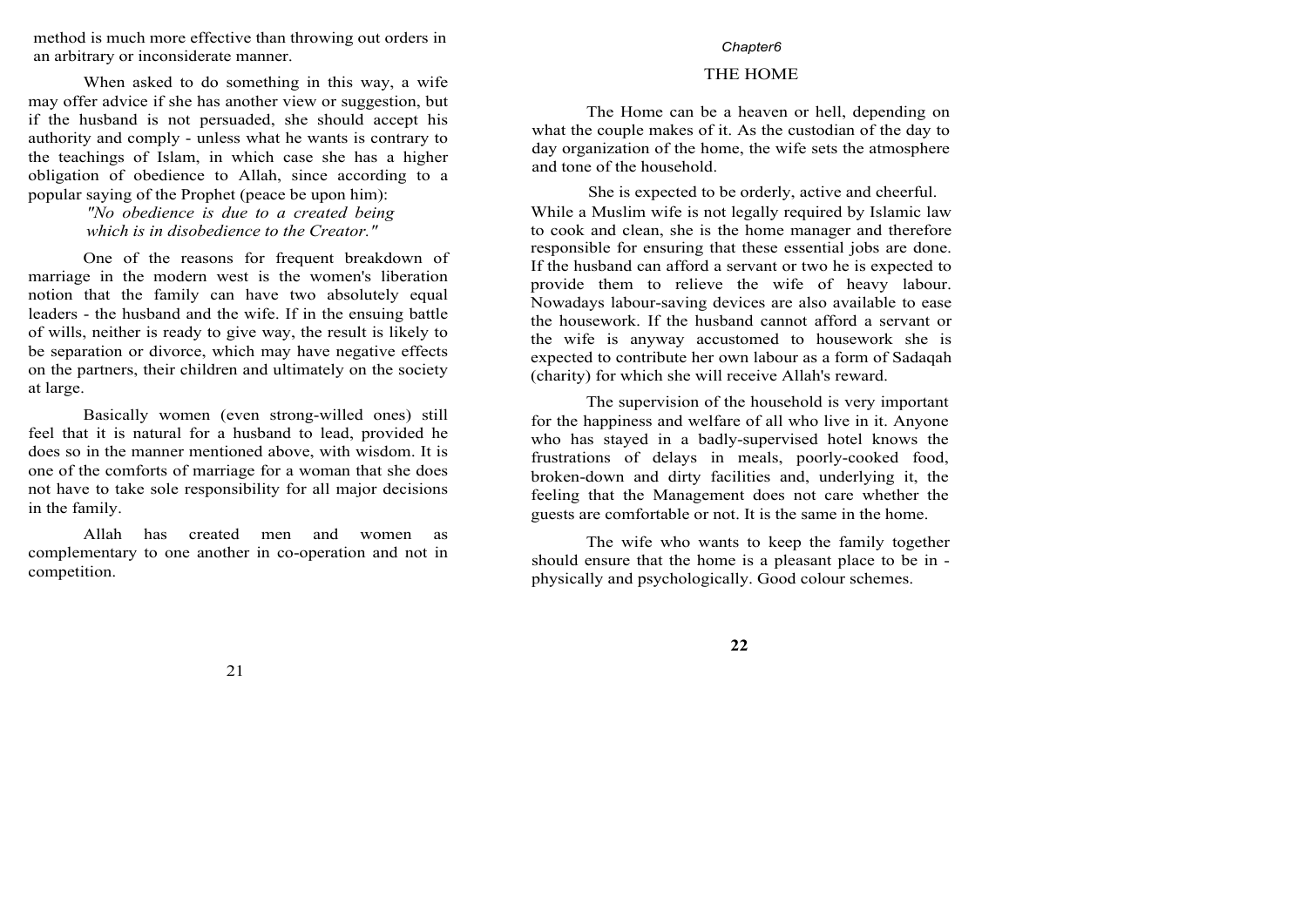well-chosen furnishings, and a clean and comfortable environment all contribute to a pleasant home.

The wise wife also knows the value of the personal touch around the house. Even if she has an outside job or has servants, the wife's own cooking, and her own sense of making the house pleasant have a strong influence on family love and cohesion. The English proverb *"The way to a man's heart is through his stomach"* is as valid today as it ever was. Preparing and serving food has a special blessing and importance in Islam whether as hospitality to guests or as charity to the needy, or as a way of pleasing the family. Even if a wife is too busy to cook on a daily basis, whatever food she prepares with her own hands to please her family will earn her their special appreciation and love.

The supervision of the household is not the only duty of the wife. She is also responsible for the care and early education of the children if she is blessed with them.

The importance of breast-feeding should be emphasised, both for its physical benefits to the child and for establishment of a close bond between mother and baby. Modern studies of the effects of breast-milk have revealed its role in protecting young children from disease, and there is also growing evidence of its link with intellectual development. The Qur'an recommends a long period of breast-feeding which maximise the benefit to the child. (Qur'an 46:15).

The mother's way of relating to the child is of lasting significance, since the effects of the training and

impressions of early childhood remain throughout adult life. It has been described as like "writing on stone"; its effects last forever. A wise mother can use this powerful influence to nurture a family that grows up to be loving, kind, cooperative, considerate, confident, disciplined, spiritually and intellectually awake and conscious of Allah in whatever they do.

An Arab proverb says *"The mother is a school".*  This is not just an empty compliment but an important observation which has implications for the seriousness of the mother's task. The psychologist Adler\* confirms this observation from his studies of human development:

> *"From the moment of birth a baby seeks to connect himself with his mother. This is the purpose of his movements. For many months his mother plays overwhelmingly the most important role in his life he is almost completely dependent upon her. It is in this situation that the ability to co-operate first develops. The mother gives her baby the first contact with another human being, the first interest in some one other than himself. She is his first bridge to social life; and a baby who could make no connection at all with his mother, or with some other human being who took her place, would inevitably perish. ..*

... *her skill, or lack of skill, has influenced all the child's potentialities. We mean nothing else by a mother's skill than her ability to co-*

• A. Adler: What Life should Mean to You (George AlIen & Iluwm Chapter 6: Family Influence.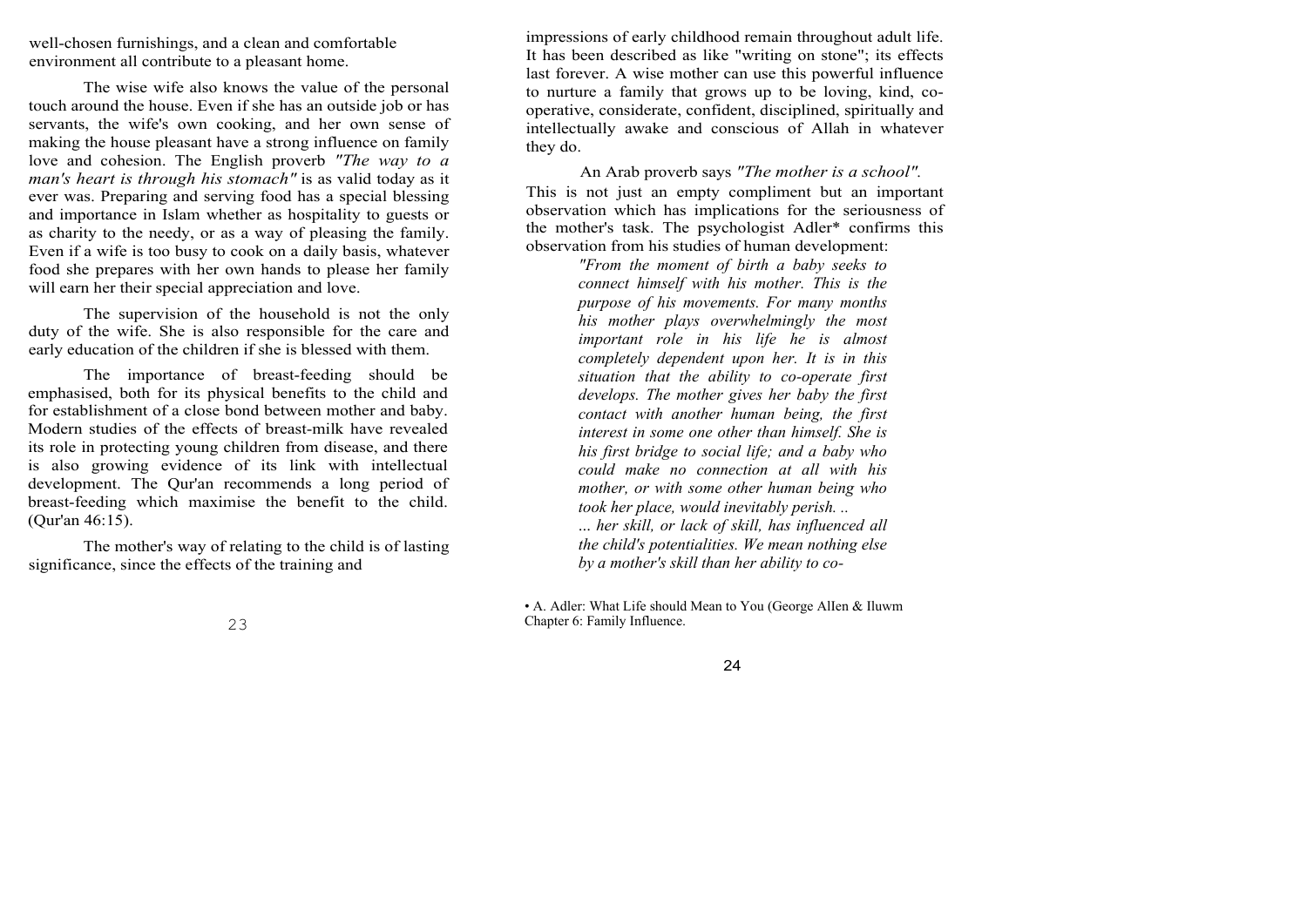*operate with her child and to win the child to cooperate with herself. This ability is not to be taught by rules. New situations arise every day. There are thousands of points in which she must apply her insight and understanding to the child's needs. She can be skillful only if she is interested in her child and occupied in "winning his affection and securing his welfare ...* 

... *the whole of human society is bound up with the attitude of women to motherhood. Almost everywhere the woman's part in life is undervalued and treated as secondary...* 

... *house-keeping and home-making are too often regarded, not as contributions open to women, but as drudgery relegated to them. If a woman can really see house-keeping as an art in which she can be interested and through which she can lighten and enrich the lives of her fellows, she can make it a task equal to any other in the world. If, on the other hand, it is thought of as work too mean for a man, need we wonder when women resist their tasks, revolt against them, and set out to prove what should be obvious from the firstthat women are the equals of men and no less entitled to consideration and to the opportunity to develop their capacities?* 

... *where the woman's part is undervalued, the whole harmony of married life is destroyed. No woman who considers that to be interested in children is an inferior task can train herself*

*for the skill, care, understanding and sympathy that are so necessary if children are to be given a favourable position in the beginning of their lives ...* 

*... if we trace back the cases of failure in life, we almost always discover that the mother did not fulfil her functions properly: she did not give the child a favourable start. If the mothers fail, if they are dissatisfied with their tasks and lack interest in them, the whole of mankind is endangered ..."*

Islam has recognized the importance of this role of mother. She is given full appreciation for her efforts and for the troubles she endures and the sacrifices she makes for the sake of her children.

> The prophet is reported to have said: *"Paradise lies at the feet of mothers"*  (Hadith from Nasai and Ibn Majah).

He is also reported to have said:

*"I and the woman whose cheeks have grown dark (on account of the cares and anxieties of her children) shall be like this on the Day of Resurrection* here the Prophet placed together his middle and forefingers (meaning, she would be close to him). (Hadith from Abu Dawud)

On another occasion someone asked the Prophet *Messenger of God, who is most deserving of good care from me?* The Prophet replied: *"Your mother".* The man asked: *"And who after that?"* He repeated: *"Your mother*". The man asked *"And who after that?"* The Prophet repeated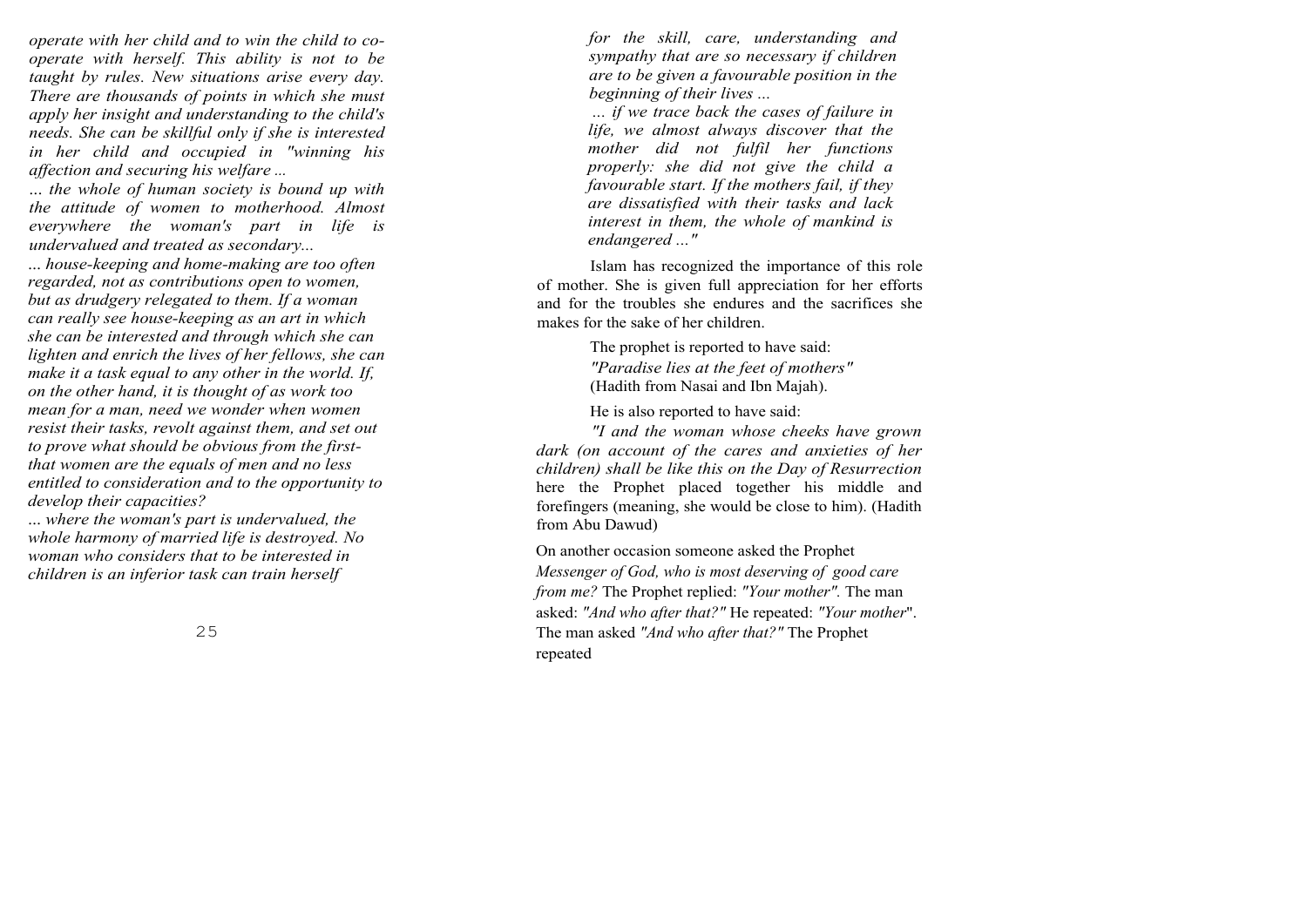### *Your mother, then your father, then your nearest relatives in order of closeness."* (Hadith from Bukhari and Muslim)

The role of the father is also important in child upbringing, but that of the mother is seen to entail even greater commitment. It is therefore quite wrong to devalue the role of woman as mother and homemaker. Western society in the twentieth century has become so obsessed with economic activity, paid employment and material gain for both men and women that the role of the homemaker and mother of young children has come to be regarded as nothing - an unfortunate interruption of her glorious career in the office or factory. If a housewife is asked what she does (meaning her occupation) she is likely to reply "Oh, nothing at the moment. I stay at home because of the baby." She has been brainwashed into thinking that this activity has no special value, demands no special skill, and is rated as zero in terms of occupational status and reward. She can hardly wait to "get back to work".

For a Muslim woman the home is the centre of her attention and her husband and children's welfare her first priority after her obligation to Allah.

This does not rule out her taking on a job outside the home, or continuing with her education, or giving voluntary service to the community. It is merely a matter of ensuring that her primary responsibilities of managing the home and children are taken care of, lest the family itself the basic unit of society - should fall apart and fail to provide the security and example required for the rearing of the next generation.

The Hadith contain words of consolation mothers for all their sufferings in pregnancy, childbirth and child care,

> *"Sallamah, the nurse of his son Ibrahim, said to the Prophet (Pbuh): O Messenger of Allah, you brought tidings of all the good things to men but not to women. He said: Did your women friends put you up to asking me this question? She said: Yes, they did. He said: Does it not please anyone of you that if she is pregnant by her husband and he is satisfied with her that she receives the reward of one who fast and prays for the sake of Allah? And when the labour pains come no one in Heaven or earth knows what is concealed in her womb to soothe her (to cool her eyes). And when she delivers, not a mouthful of milk flows from her and not an instance of the child's suck, but she receives, for every mouthful and every suck, the reward of one good deed. And if she is kept awake by her child at night, she receives the reward of one who frees seventy slaves for the sake of Allah."* Narrated by Anas, al-Tabarani.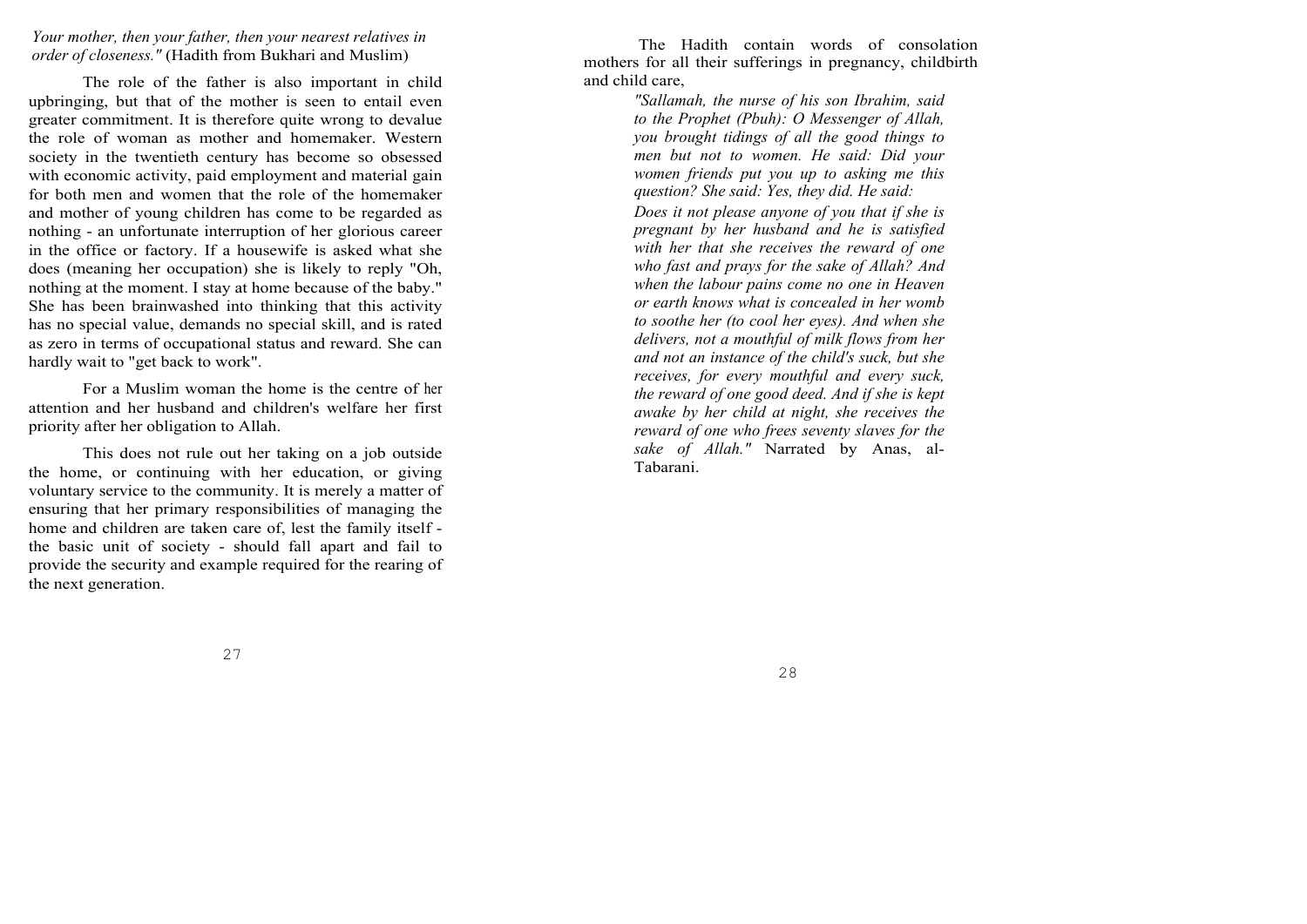# *Chapter 7*  GOOD COUNSEL AND MUTUAL UNDERSTANDING

We have mentioned that the Islamic concept of leadership includes consultation and acceptance of good advice.

In a successful marriage there should therefore be ready communication between husband and wife. Matters such as the children's upbringing, education and eventual marriage, other family affairs, and management of money should be discussed for mutual agreement and understanding.

The wife should also take an intelligent interest in her husband's work and other activities, and keep up-todate with current affairs and general knowledge. For this it helps if there is a reasonable degree of educational quality between husband and wife.

If the educational gap is very wide, the husband and wife may be unable to communicate because her level of understanding may be too low for her to share his interests and concerns. They may drift apart because they have nothing of mutual interest to talk about. In such cases the husband tends to spend most of his leisure hours outside the home with his friends and comes home only to eat and sleep.

If the wife is unlucky enough to have a low educational level, she should try to remedy the situation whatever her age, since the Prophet (peace be upon him) taught that *"the search for knowledge is a duty for every* 

*Muslim, male and female",* and that it should be pursued *"from the cradle to the grave".* In this case the husband should support and encourage her in every possible manner.

Women who have completed secondary level can continue with higher education as full time or part-time students or by correspondence courses. If a woman cannot pursue formal education to a higher level she can register for adult education classes, and if she is literate she can increase her knowledge by reading as widely as possible. Radio and television also offer some educational programmes.

By broadening her general knowledge or pursuing an interesting field of study a wife becomes a more interesting companion, and will be in a better position to understand and advice her husband.

Likewise if her Islamic education was neglected at an earlier stage of her life, she can join Islamiyyah classes for women, or Islamic study groups. This can help her to apply Islamic standards to her own family life and teach her own children in turn.

Our role model for an intellectual active woman is the Prophet's wife Aisha who learned Islam attentively, and engaged the Prophet (peace be upon him) in deep questioning about it until she was satisfied. As a result he advised people that they could learn half their religion from her. She subsequently, when a widow became a noted authority on Hadith whose opinion was sought by the leadership on political, legal and social issues.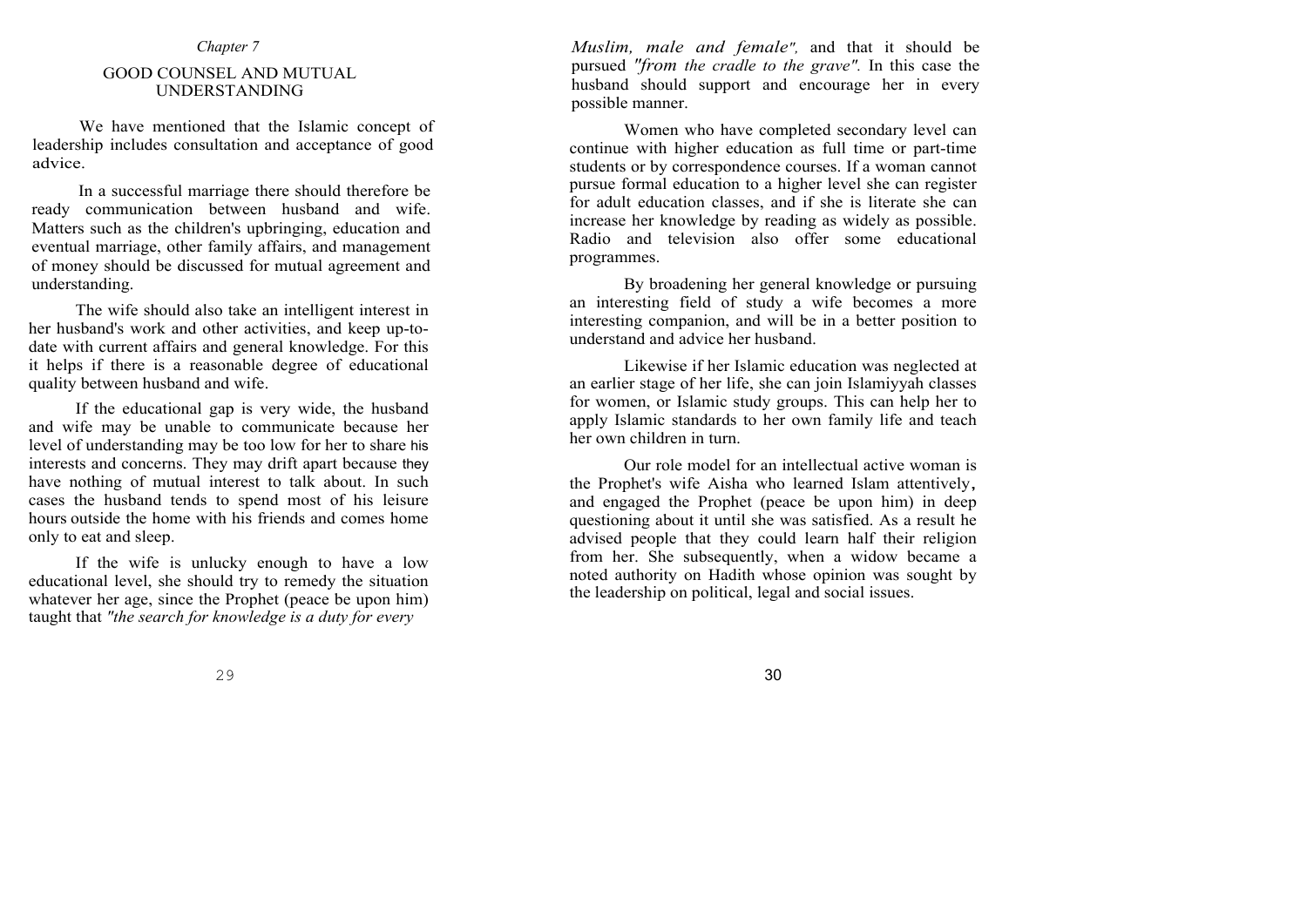This is revealing of the importance of intelligent understanding among the qualities in a wife that contribute to a successful marriage.

The husband and wife, at the time of marriage, may come from different backgrounds - different ethnic groups, different socio-economic groups, or simply a different family way of life. They should not react with horror to such natural differences but exercise tolerance and sometimes humour in the process of adjustment. In this way they gradually come to a common understanding and develop their own family standards and sense of priorities. They begin to think of themselves as "we" instead of as two independent individuals.

# *Chapter 8*

## **MONEY**

An important area that needs mutual understanding is money. A husband is required to support his family according to his means. The wife should learn to live within those means and show appreciation. She should avoid the two extremes of meanness and extravagance in accordance with the teachings of the Qur'an (25:67).

She should avoid all wastefulness, which the Qur'an identifies as a form of ingratitude to Allah (Qur'an 17:27). She should also avoid frequent demands for luxuries. If she is a good wife the husband may take pleasure in surprising her with gifts from time to time; but to be constantly asked for money for clothes and cosmetics, or to run up huge telephone bills for chatting to friends and so on can cause even patient husbands to feel resentment. A Muslim is allowed to enjoy the good and lawful things of life, but in moderation. If he or she has surplus it is far better to give some of it away as sadaqah (charity) to others in need than to waste it on unnecessary things.

If a Muslim wife has a job or earns money from an investment or property, she has full rights over her income. However, if the husband is not well off it would be an act of charity for her to contribute something to family expenses in one way or another.

It is therefore advisable for husband and wife to discuss money matters from the start of their marriage so as to achieve mutual understanding.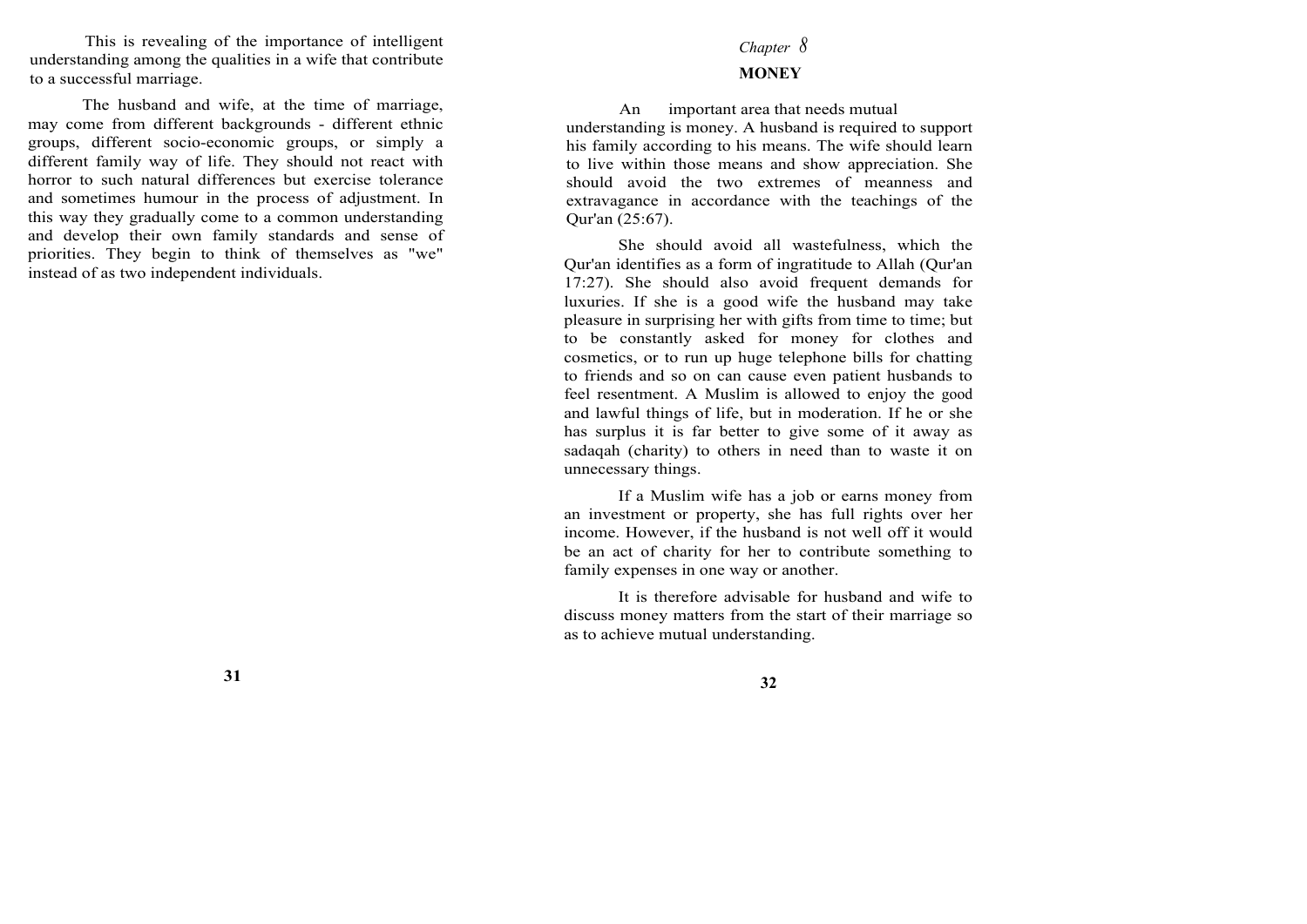In this respect they need to identify their priorities, high amongst which should be to reserve enough money for the best available broad education for their children, which the Prophet described as the best gift one could make to a child (Hadith from Tirmidhi.)

# *Chapter* 9 FRIENDS AND SOCIAL LIFE

Before marriage a girl or woman naturally has a circle of female friends who are her closest confidants. These friendships are not dropped on marriage, but a wife should remember that her closet friend now should be her husband. It is not right for her to tell her friends all the details of her married life particularly the sexual relationship, which is entirely private. Nor should she pass on to others what her husband says in a private conversation. It is indiscreet and could do harm if his private remarks are passed on to become a source of gossip. If a wife cannot control her tongue and tells her friends whatever he says or does, she will soon find herself in trouble. If she wishes to be in her husband's confidence she must be capable of keeping confidential matters to herself.

If there is a problem between her and her husband on which she needs advice she should be cautious to task only a person of proven integrity who will give sincere counsel and will not gossip to others.

In her public appearance a wife should observe Islamic principles of dress and behave modesty. She should avoid showing off her figure, her clothes or her jewellery. She should also avoid wearing perfume in public. Her dress should cover all parts of the body except the face and hands. It should be neither tight nor transparent so as to reveal the figure. It should not make her look like a man. They style and colour do not matter as long as the dress conforms to these Islamic requirements, and is not designed to attract attention.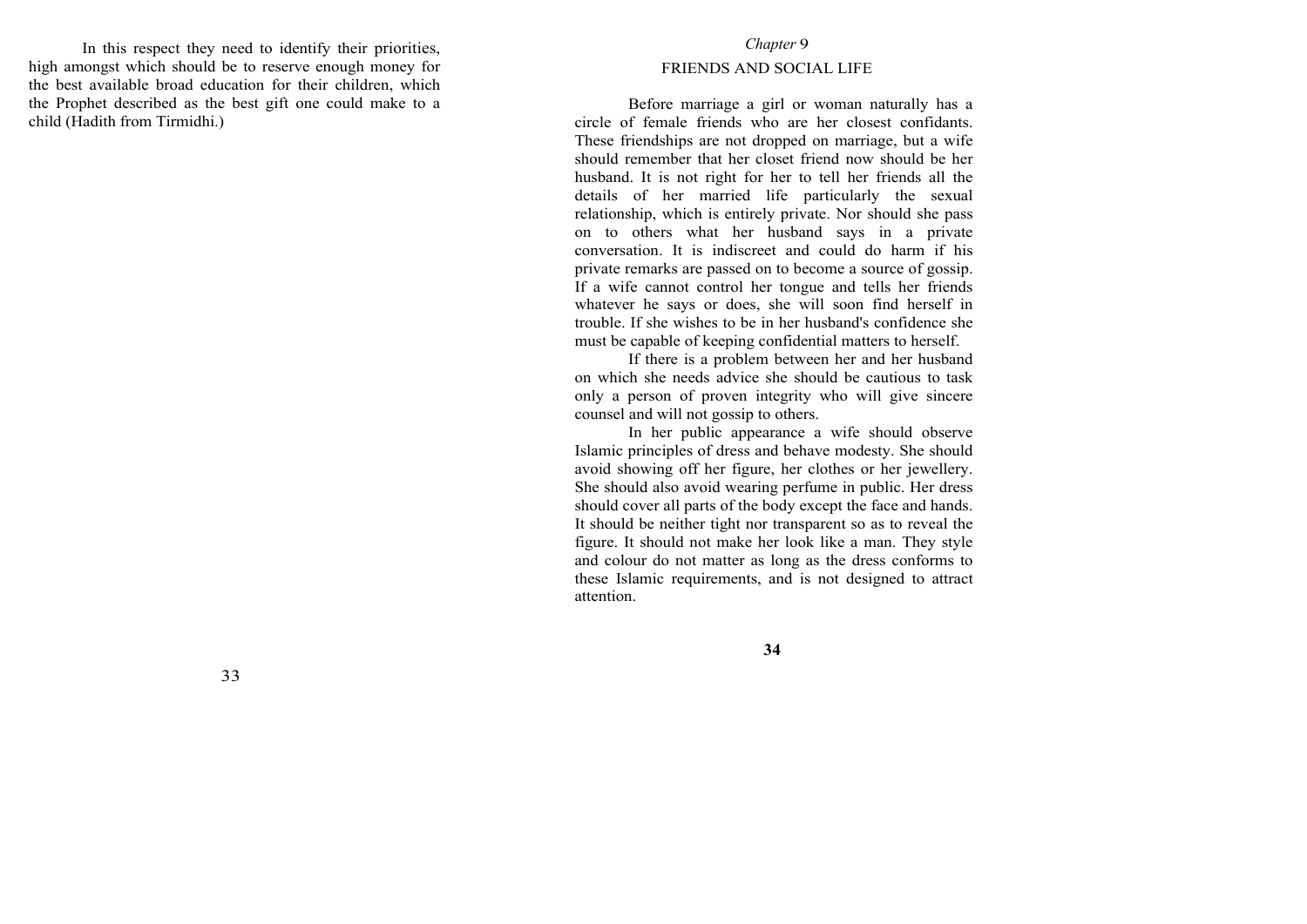When she is at home or away from the sight of men who are not her close relatives, she may dress to please herself and her husband.

What is the wisdom behind the difference between a Muslim woman's public appearance and private appearance?

A woman's beauty is a part of her sexual attraction. Dress and adornment may enhance that attraction or conceal it. Islam requires a husband and wife to be faithful to one another, and prescribes deterrent legal punishment for adultery. It is a part of wisdom therefore to wear clothes that conceal sexual attraction, so as not to encourage the very thing which Islam forbids.

On the other hand Islam does not regard sexual relations between spouses as sinful in themselves. On the contrary it encourages married partners to enjoy sexual relations with each other, since this will increase satisfaction in marriage and reduce the temptation to seek satisfaction outside marriage. Therefore the Muslim wife at home is expected to take care of her appearance and wear her beautiful clothes, jewellery and perfume so as to enhance her attraction to her husband.

Many women foolishly practice the reverse they wear their most attractive clothes when they go out in order to be admired by strangers, while at home they go around in old clothes with untidy hair as if it no longer matters whether their husbands find them attractive or not.

The Prophet (peace be upon him) said that a woman may go out for her needs. Provided she is in hijab (modest Islamic dress) she may go out for any

lawful purpose. A wife should however avoid roaming around aimlessly or mixing unnecessarily with men. She should tell her husband where she is going and have his consent. She should not put herself in a situation where she is alone with a man other than her husband or close relative (within the prohibited degrees of marriage). She should not allow into her house any man of whom her husband would not approve; nor should she visit such a person. There may also be some women of whom husband disapproves, with whom he may restrict his wife's friendship - because of her habits of spreading gossip or of interference in the family affairs, or of other harmful influence. A wife should where possible, avoid actions or situations which could give rise to gossip about her conduct, or jealousy of the husband, even if she has no bad intentions.

If the wife's public appearance and behaviour indicate that she is a faithful Muslim wife she will gain the respect of other men and avoid unwanted attention. If the husband is assured of his wife's true love and respect for him, he will be spared from jealousy and suspicion. All these principles of conduct contribute to the strength of the marriage and the success of family life.

Other aspects of Islamic family and social life which a wife should observe are respect for the husband's parents, hospitality and good neighbourly relationships, fostered by acts of kindness and care for their welfares.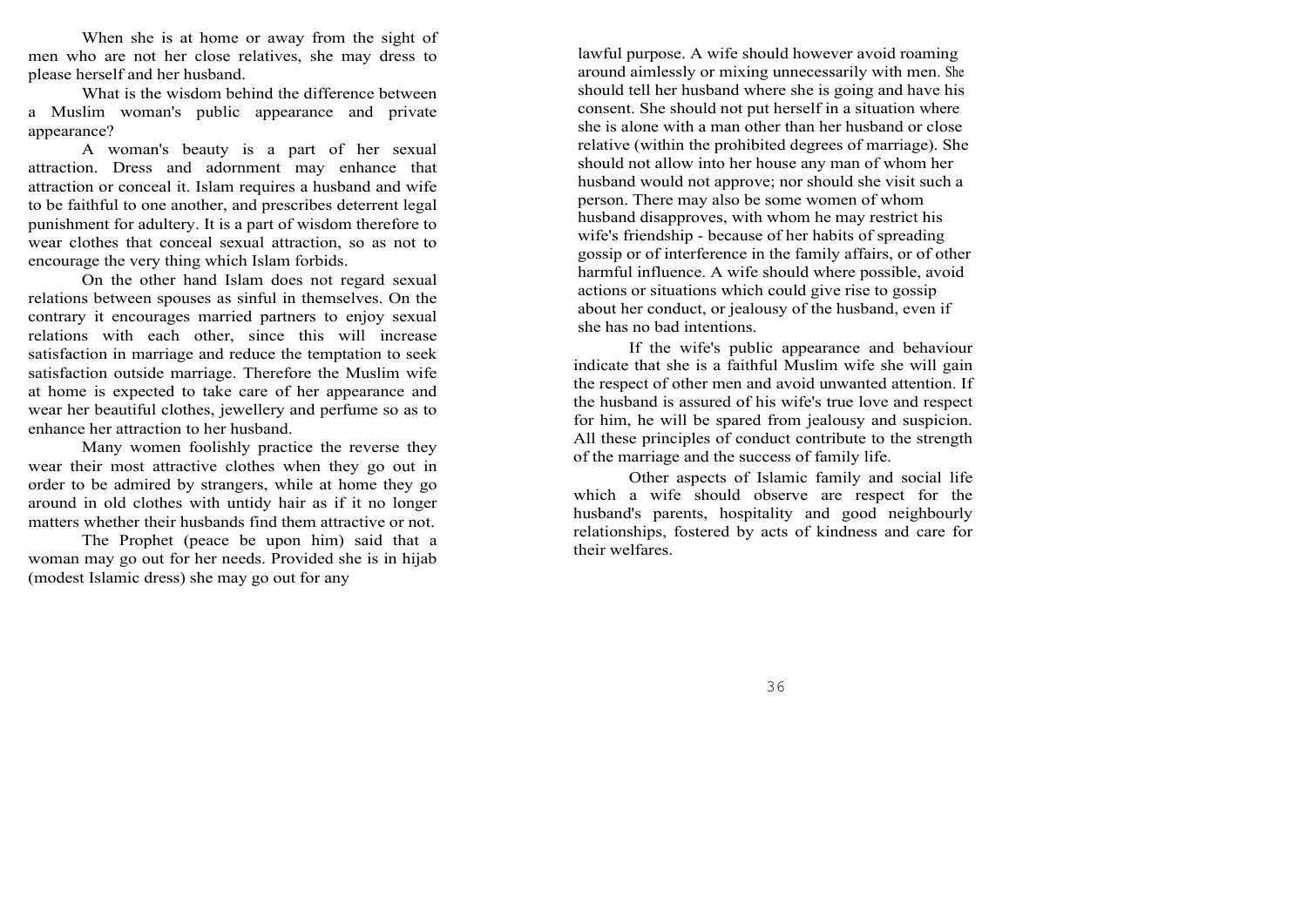## *Chapter 10* THE SEXUAL RELATIONSHIP

Marriage is much more than a sexual relationship, but the sexual relationship is very important within marriage. When things go wrong with it, there is increased inclination for either or both of the partners to look elsewhere for love and emotional or physical satisfaction.

The partners both need to be considerate and responsive to each others moods and needs. Women (and indeed, men) often fail to understand the differences between male and female sexuality and thereby offend each other. They should make clear to each other what they like or dislike. The wife should take care of her appearance and make herself attractive to her husband. The Qur'an has encouraged the expression of love in the context of a lawful and spiritual relationship (Qur'an 2:223).

If a wife is actually ill or has other good reasons for not wishing to make love, the husband is expected to show consideration but she should not make a habit of refusing. Many women under-estimate the humiliation a husband feels if he is frequently rejected or fobbed off with excuses. The Prophet (peace be upon him) is reported to have said:

*"When a woman who has been called to her husband's bed refuses and he spends the night angry, the angels curse her until the morning.* "(Hadith from Bukhari and Muslim)

This is tough language, and for some women it needs to be, because of the serious consequences of their constant refusal.

A husband who is regularly rejected by his wife is likely to feel offended, depressed and frustrated. This causes tension and problems within the marriage and can eventually lead to divorce. A patient man may suffer in silence, but others are driven to find unlawful satisfaction elsewhere, with a mistress or a prostitute, or legitimate satisfaction by taking another wife.

A wife should therefore, weigh up the possible consequences of her coldness and give her husband all the love he needs.

In a fairly long Hadith from Muslim, it was related that some of the Prophet's Companions observed that the rich would get more reward because of their ability to give in charity. The Prophet replied that Allah had made other things to be given in charity, listing the praising of Allah and the enjoining of good actions and the forbidding of evil actions and also sexual relations. The Companions said: *"O Messenger of Allah, when one of us fulfils his sexual desire will we have reward for that?"* He said: *"Do you (not) think that if a person does it unlawfully he would be sinning? Likewise, if he does it lawfully (with his wife) he will have a reward.'*  (Hadith from An-Nawawi)

Therefore a wife who satisfies her husband within the lawful framework of marriage and thereby protects him (and herself) from extra marital affairs not only pleases her husband but also pleases Allah. This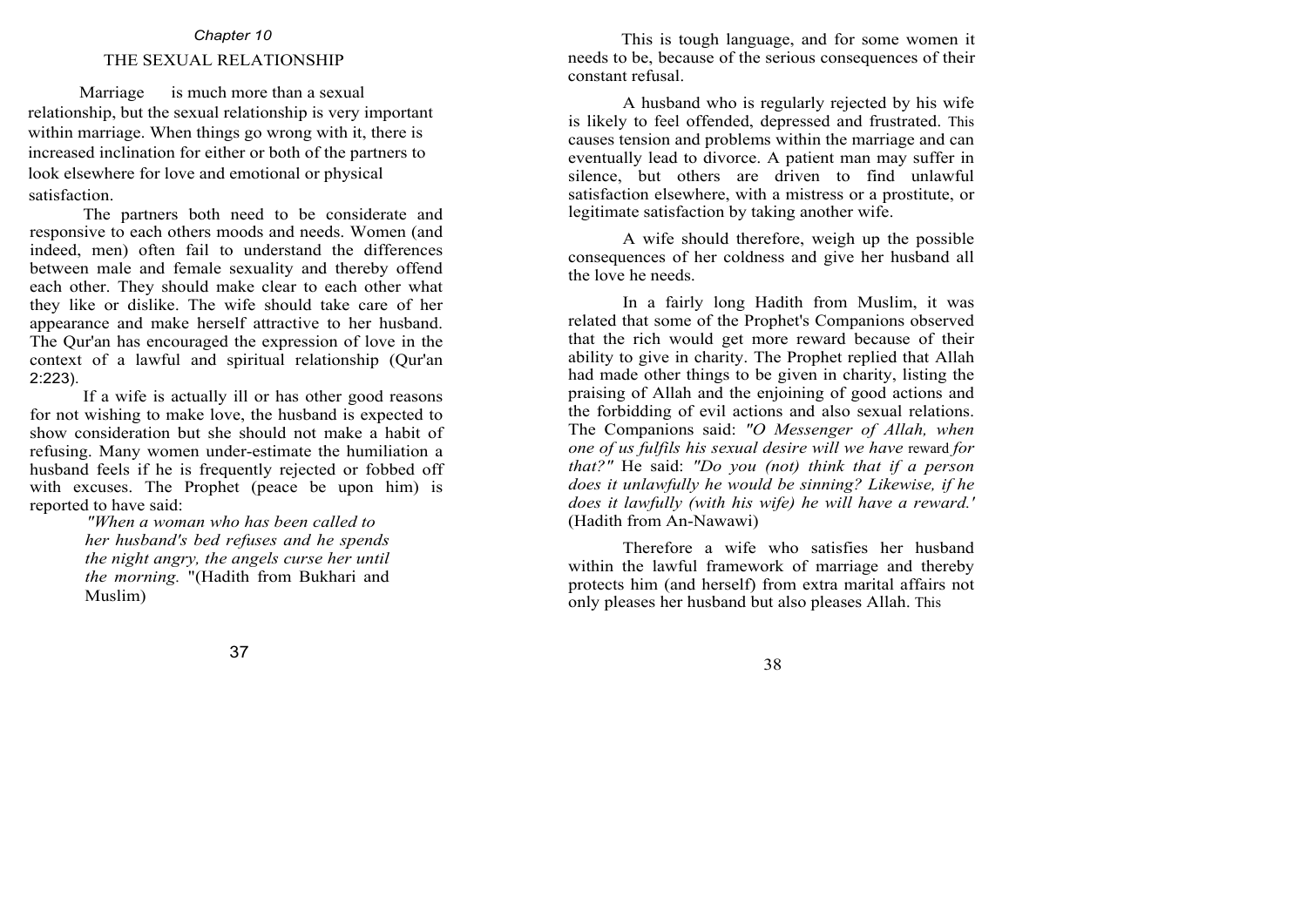right to sexual relations is of course reciprocal - the wife hasthe same right over her husband.

It should be mentioned here the Muslims are encouraged to have children. However Islam has not prohibited child spacing by methods that do not have harmful side effects, if it is with mutual consent of husband and wife.

Jabir (a Companion of the Prophet) said that during the period when the Qur'an was being revealed be Muslims used to practice contraception by Coitus interruptus ('azl) (Hadith from Bukhari and Muslim). Muslim added that the Prophet heard of it but did not prohibit it. Abortion however is prohibited unless the mother's life is at stake. This applies also to forms of family planning which allow conception to take place but kill the embryo or prevent it from settling in the womb. An example of the first is the "morning after" pill or injection, and an example of the second is the IVD or coil. The Pill still has some question marks because of various possible side effects and uncertainty about the safety 0f long term use. Barrier methods such as the condom are closest to the method mentioned in the hadith (i.e. azl). Natural methods such as monitoring body temperature in order to avoid marital relations round the time of ovulation are another possible alternative.

Muslims should always pay attention to personal cleanliness and hygiene so as not to cause offence. A Muslim wife should keep herself clean and fresh by regular bathing and the use of effective deodorants, She should also regularly remove pubic hair and use pleasant perfumes in the home.

#### *Chapter11*

#### A CO-WIFE

Although the majority of Muslim marriages are monogamous, Islamic law has also made provision for polygamous marriage. These are very rare in some countries but more common in others, depending on the customs of the people and their economic circumstances. Therefore, it is proper to say something here about the ideal Muslim wife in a polygamous marriage.

It should first be made dear that a woman who does not want to be a part of a polygamous household does not have to be. The marriage contract can include a clause whereby if the husband wishes to take another wife, the first wife is given the option of unopposed divorce. Likewise, since a bride's consent to marriage is required, she is not obliged to accept the proposal of a man who is already married.

However, there are circumstances where the first wife may accept the coming of a co-wife as preferable to the available alternatives, and in some cases she may actually welcome it.

Likewise a new wife may decide she would rather share the man she loves than not to marry him at all. Perhaps his first marriage is not very happy but she may not wish to be the cause of the divorce of the first wife particularly if the latter has children, or is no longer young. There may also be cases where the first wife is an invalid due to illness or accident, or is unable to have children.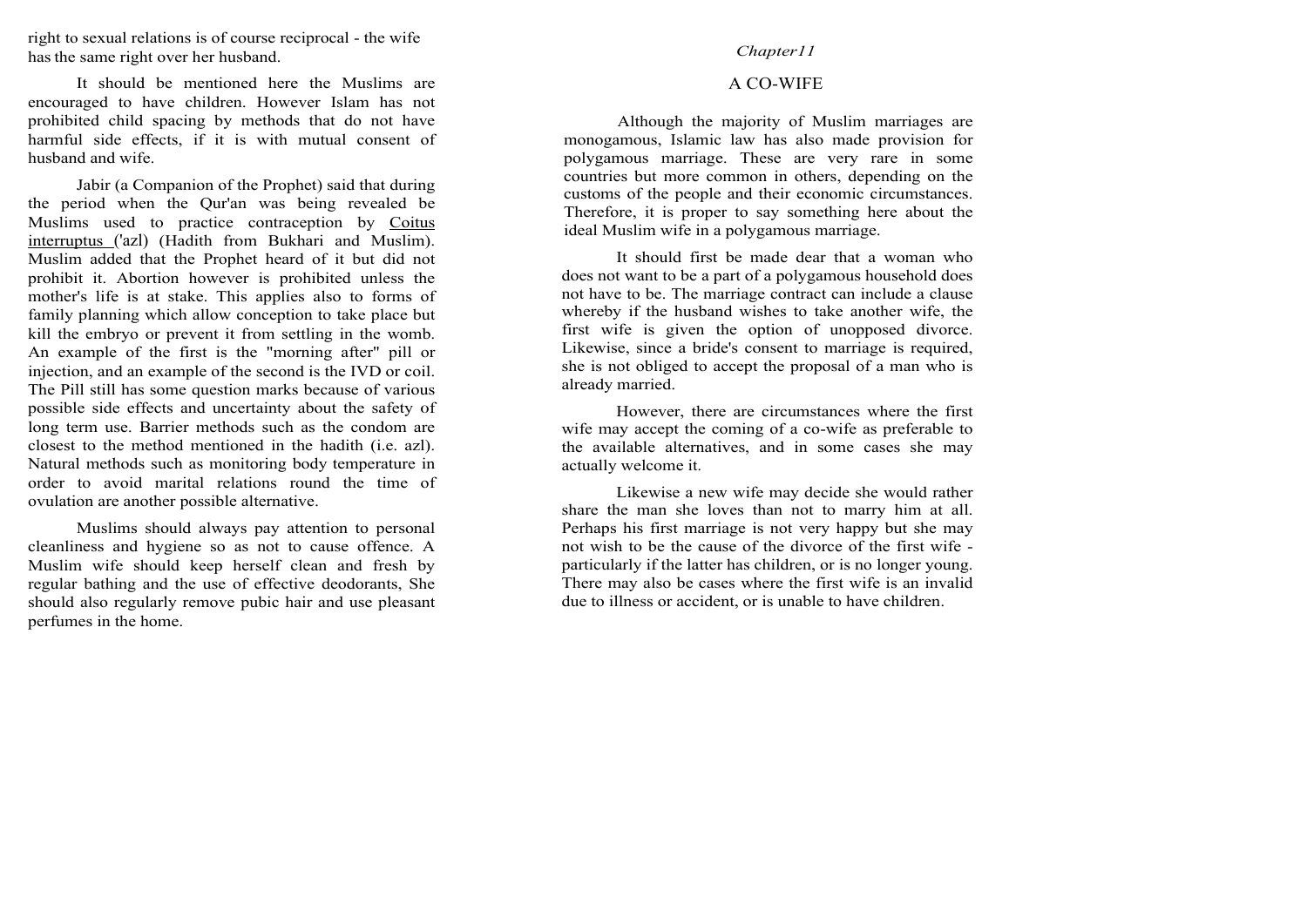In such cases a second wife, if she sincerely cares about the welfare of the whole family, may in fact be the saviour and preserver of the first marriage.

Much depends on the attitude of the wives themselves and of course on the ability of the husband to be just and fair between his wives and their children.

The Qur'an has made it clear that the man who is not capable of doing justice should marry only one (Qur'an 4:3) and the Prophet (peace be upon him) said that a man with more than one wife who does not do justice between them will be raised on the Day of Judgement with half of his limbs hanging off.

This "justice" towards wives includes ability to maintain them and to provide for them equally not only in material terms but also to give each a fair share of his time and attention, including conjugal rights. He should also provide them with separate accommodation, as was the Sunnah of the Prophet (peace be upon him).

Assuming that the husband is doing his best to fulfil these admittedly difficult conditions of acting justly towards his wives, how should the ideal Muslim wife behave to make a success of a polygamous marriage?

In the case of the first wife, she should regard the new wife not as a rival as a sister or a daughter (depending on the age difference). She should exercise self-control, understanding and sincerity and avoid deliberate offence. On the contrary, if she takes the initiative in trying to make the new wife comfortable it

will be a good start towards developing a relationship of kindness between wives.

The new wife for her part, should understand the likely fears of the first wife - fears of being no longer the sole queen of the household, fears of being disregarded or displaced. Such fears, and possible jealousy if the new wife is younger and more beautiful, are natural human reactions, and can only be calmed if the new wife uses her initiative to defuse them. She should behave with sincerity towards the senior wife, and act kindly to her, giving her due respect. This will help to create the sisterly or motherly relationship mentioned above.

The wives should be helpful to one another in their day-to-day lives - co-operating in the smooth running of the two households. If one is sick, the other should help her. If one travels, the other should look after her children. Exchange of gifts from time to time helps to sustain a kindly relationship.

A wife should also be kind to her co-wife's children and as far as possible to treat them like her own. She should encourage her own children to be on close terms with their half-brothers or sisters. She should avoid persuading her husband to provide for her or her children what he does not provide to the other wife or her children. Acts of injustice on his part will certainly upset the harmony of the relationship.

A wife should also avoid trying to poison her husband's mind against her co-wife, whether by telling lies against her or carrying tales. If there is friction between the two wives they should as far as possible try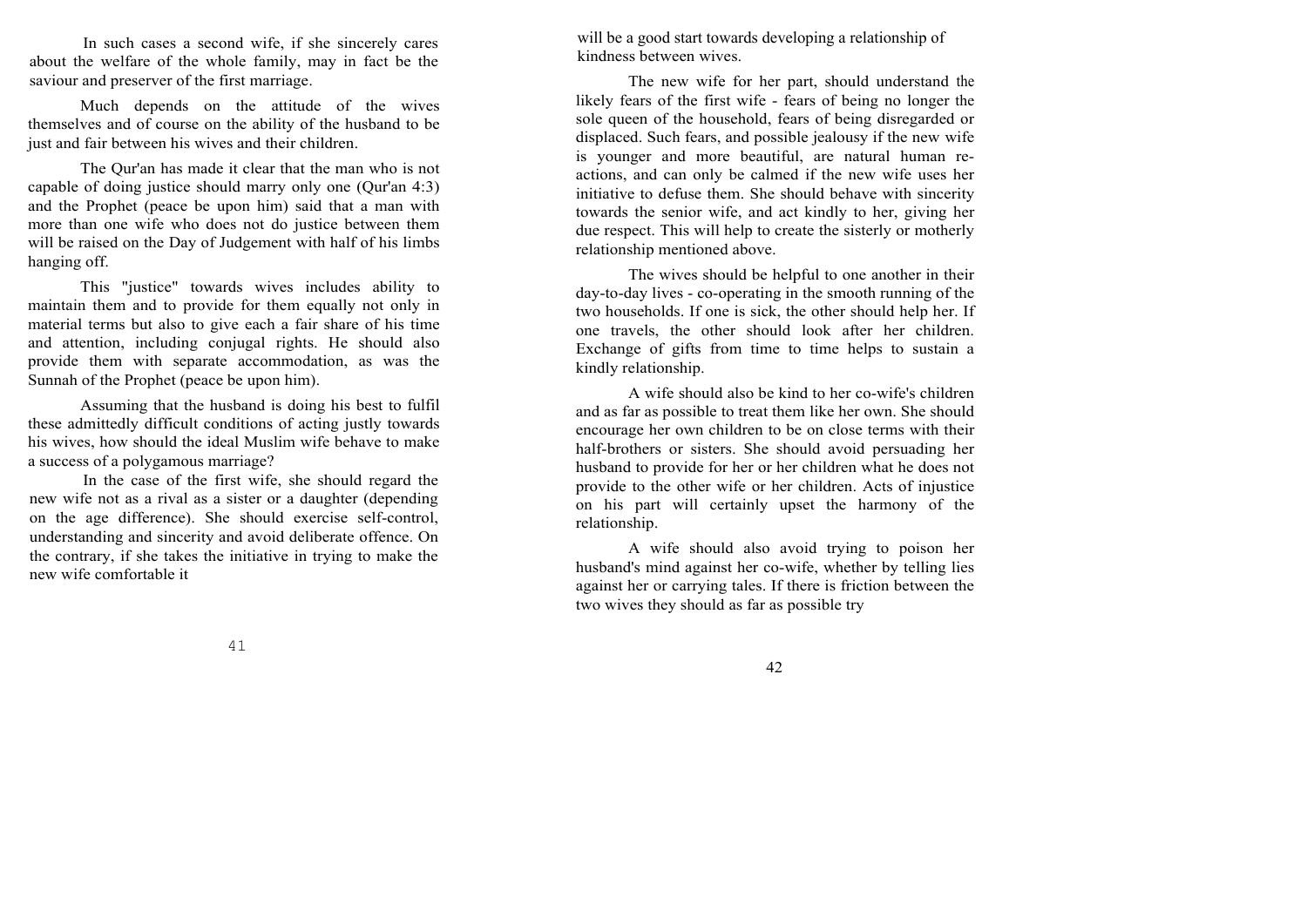to resolve the matter by mutual discussion and agreement. If they are unable to do so, then one or both may take the matter to the husband to resolve. If he wants domestic peace he must be fair, unpartial and firm if he refuses to get involved and washes his hands of responsibility for such disputes, a situation may develop where one wife continuously oppresses the other, and as the head of the family he has to stop this by admonition or by exercising necessary pressure on the oppressor until she stops. This is why a polygamous husband has to be not only firm and fair but also diplomatic and wise. If he has these necessary qualities however, a polygamous marriage can be a happy one for all those concerned, having many advantages over the alternative options of divorce or unlawful relationship outside marriage.

A wife going into a polygamous marriage should therefore see it as a test of her own sincerity, wisdom. self-discipline and patience, and try to pass the test with flying colours. If the co-wives want to compete they should compete in doing good to their husband and to each other and thereby attaining the blessings of this world and the Hereafter.

For Muslim women living in countries where Islarnic law courts do not exist there is need for caution in agreeing to become a second wife. If the law of the land does not recognize the second marriage, and the marriage subsequently runs into difficulties, the wife may find no court to uphold her Islamic rights.

# *Chapter 12*  **THE UNREASONABLE HUSBAND**

Some women me unfortunate in finding that their husbands fail to practice Islamic teachings and indulge in various sins which have adverse effects on the marriage and on herself or the children.

Under these circumstances the wife should try to advise and correct him tactfully but firmly - not by nagging or starting a quarrel but in a quiet heart-to-heart talk. However if the husband's response is negative or even aggressive, the wife should seek the assistance of relatives or, if none is available, his close friends, or a respected alim (religious scholar) in persuading him to behave in a responsible manner.

If all fails she may be best advised to take this matter to a Shari' ah court'. If the husband is found to be guilty of certain types of offences or misbehaviour which violate the requirements of marriage the wife may be granted a divorce by the court. If she does not have enough legal evidence or witnesses of his misbehaviour she may decide to request for Khul' (that is, divorce by mutual agreement with the husband on the return of al or part of the wife's dowry). Allah says in the Qur'an:

<sup>•</sup> A Muslim wife living in a country where Shari'ah courts of family law do not exist may face problems over these issues. In some area; there are Councils of Islamic Scholars who meet to hear marital dispute and give rulings in accordance with the Shari'ah, but unless they have authority backing as courts they have no power to enforce attendance or compliance with their judgements. They rely on moral force and acceptance by the Muslim Community.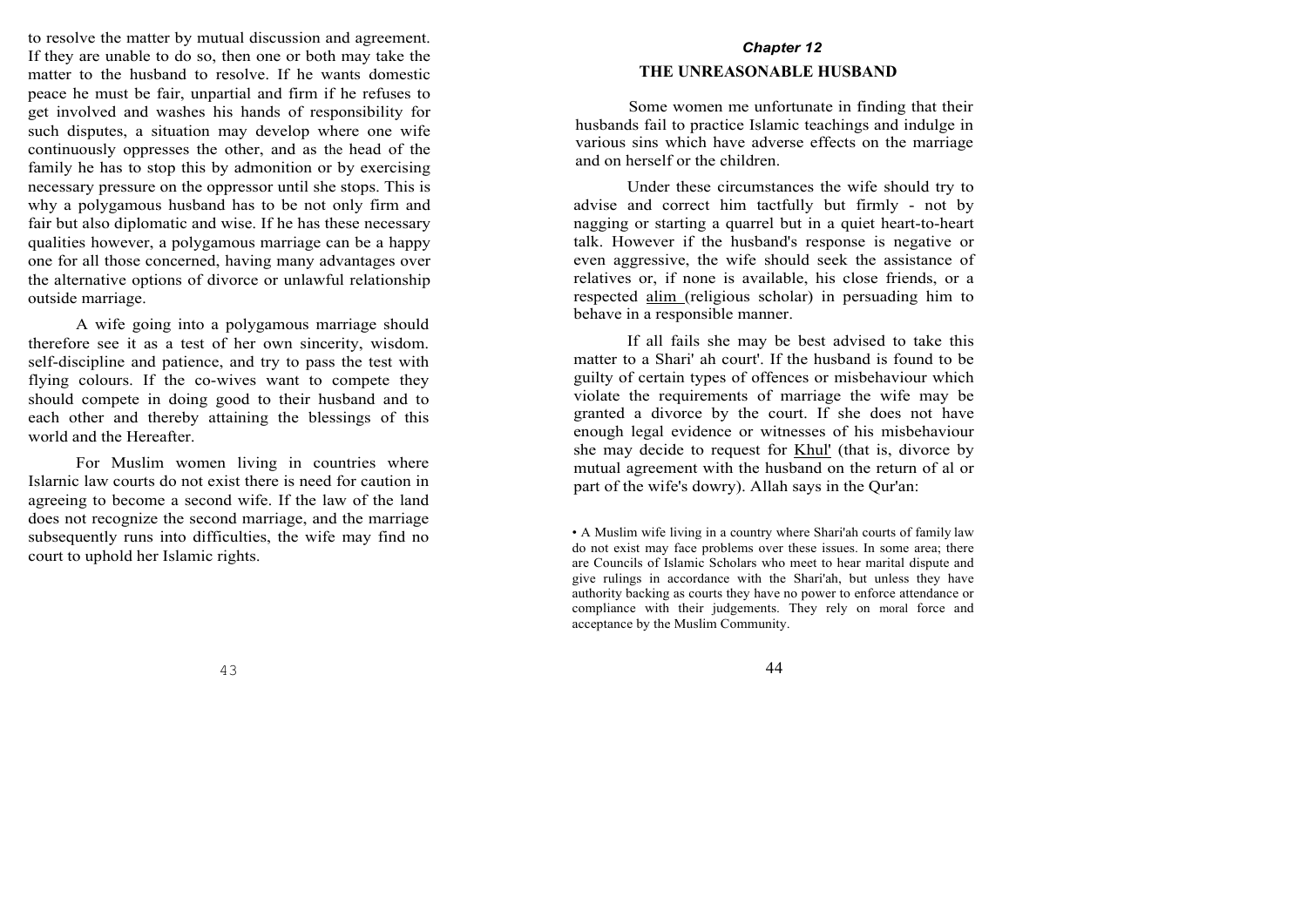*"'If a wife fears cruelty or desertion on her husband's part, there is no blame on them if they arrange an amicable settlement between themselves; and such a settlement is best; even though men's souls are swayed by greed. And if you do good and practise self-restraint, Allah is acquainted with all you do."* (Qur'an 4:128)

Divorce is disliked in Islam, and the Prophet warned against "the tasters-male and female", i.e. those who frequently marry and divorce trying one partner after another. He also said:

> *"Of all the things Allah has made lawful, what He most hates is divorce."* (Hadith from Abu Dawud).

The Prophet (pbuh) also is reported to have said: *"If a woman asks her husband for divorce without some strong reason, the scent of paradise will be forbidden to her."* (Hadith from Ahmad, Tirmidhi, Abu Dawud, Ibn Majah)

Nevertheless divorce is available in the final resort if a marriage is harmful to either partner or cannot give satisfaction or peace of mind to either of them.

If the wife for some reason does not wish for divorce in spite of her husband's misbehaviour, she should be careful to avoid becoming an accomplice in is evil-doing Allah says:

*"0 you who believe! Fulfil all obligations… and help one another in righteousness and piety, but do not help one another in sin and rancour. Mind Allah; for Allah ii strict in punishment"*  (Qur'an 5:1-3)

In another words a wife is responsible for her own actions and cannot push off the blame for her own sins on to her husband. If her husband is for example a drunkard she should not join in his drinking or buy or serve him with alcoholic drinks, even if he orders her to do it. This is in accordance with the Hadith that there should be no obedience to a created being in disobedience to the Creator. If the husband tries to force her to join him in wrong doing she should seek divorce., and a Shari'ah court is bound under these circumstances to order a divorce. The follows the same principles as the duty of Hijrah (Emigration) for a Muslim if he or she is prevented from practising the essentials of Islam. Those who choose to stay in a place where they or their families are likely to lose their faith and become a part of a corrupt society will be asked on the Day of Judgment why they did not migrate to a place where they would be free to practise their religion. *"Was the earth not wide enough for you to move your selves away (from evil)?"* (Qur'an 4:97)

In the same way the ideal wife who has an un-Islamic husband should:

(a) counsel him against his wrong-doing;

46

(b) abstain from supporting him in wrongdoing.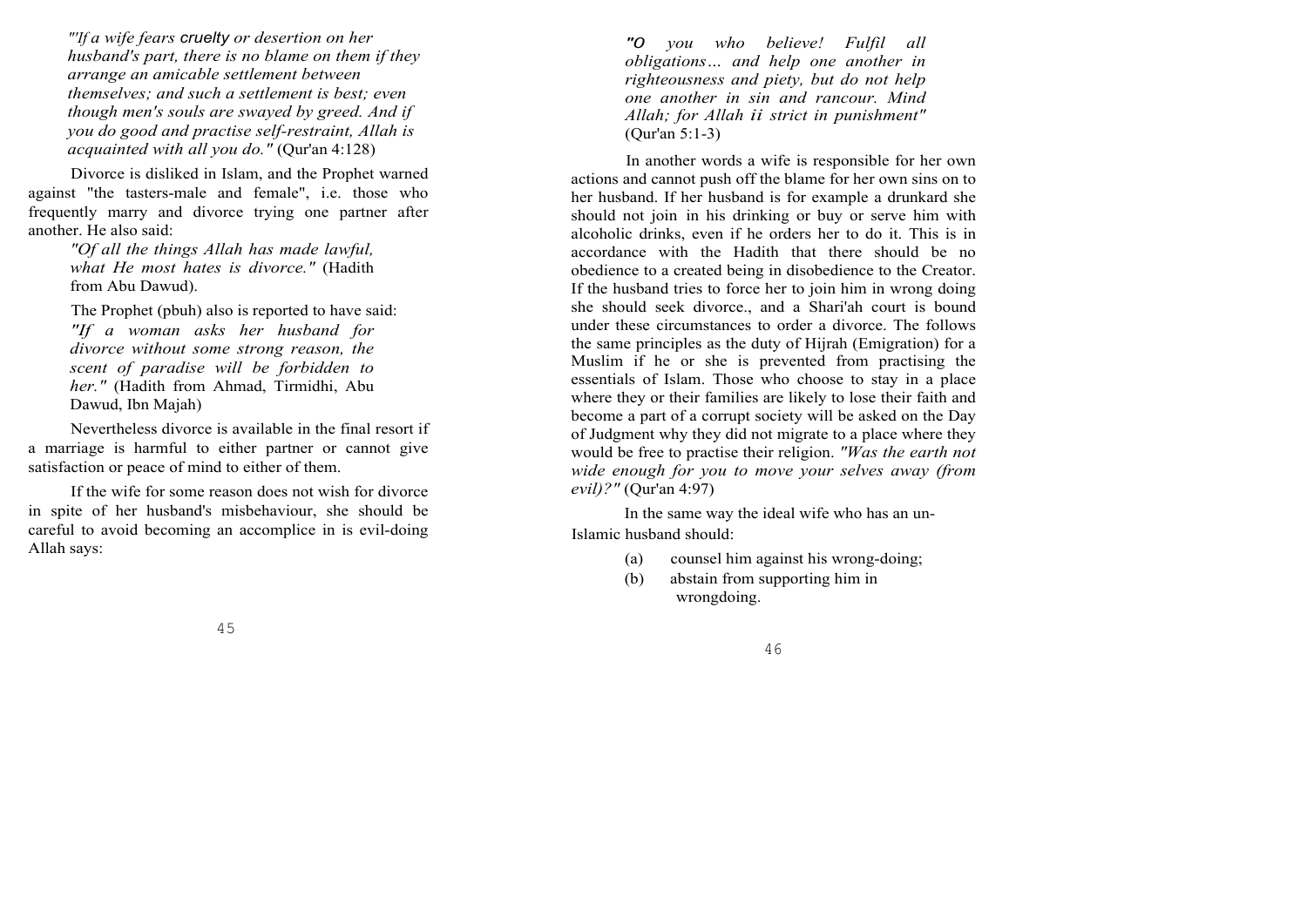(The example of such a woman mentioned in the Qur'an is Asiya the wife of Pharaoh one of the women promised Paradise while her husband as a great tyrant was destined for hell.)

(c) seek divorce if the only alternative is to be dragged into sin by the husband.

However if the wife's circumstances are such that she cannot break free of the marriage, she should take consolation from the Qur'an verse which says:

*"Allah does not place on any soul a burden greater than it can bear."*

In this case she should at least continue to hate the sin in accordance with another Hadith:

*"If any of you sees wrongdoing he should correct it with his hand, and if that is not possible he should correct it with his tongue, and if that is not possible he should hate it in his heart and that is the weakest of faith.* " (Hadith from Muslim)

On the Day of Judgement every husband and wife will stand alone and Allah knows best what is in the heart.

# *Chapter* 13 YOU, YOUR FAMILY AND ALLAH

Muslims should bear in mind that there are three parties to an Islamic marriage: the husband, the wife and Allah, the Lord of both, who is a witness. The Qur'an repeatedly gives a reminder that "Allah sees all that you do."

Both the husband and wife as servants of Allah should help one another to live as good Muslims, i.e. in voluntary submission to Allah, and in obedience to what He has revealed through His Prophet.

The submissiveness of the wife to the husband as mentioned earlier, is a recognition of his position as the head of the family - not in a servile relationship but with the spirit of dignified maintenance of harmony.

The husband is expected to be a responsible leader of the family, and his wife a responsible follower. If she is doing wrong he should tell her, and she should respond by trying to avoid repeating it.

According to a saying of the Prophet (peace be upon him):

*"Paradise is the reward of a wife who pleases her husband until death."*  (Hadith from Ibn Majah).

Both partners should help each other to reach the Hereafter safely. A wife should avoid any behaviour that is harmful to her husband's welfare in this world or the hereafter, directly or indirectly. The Our'an warns: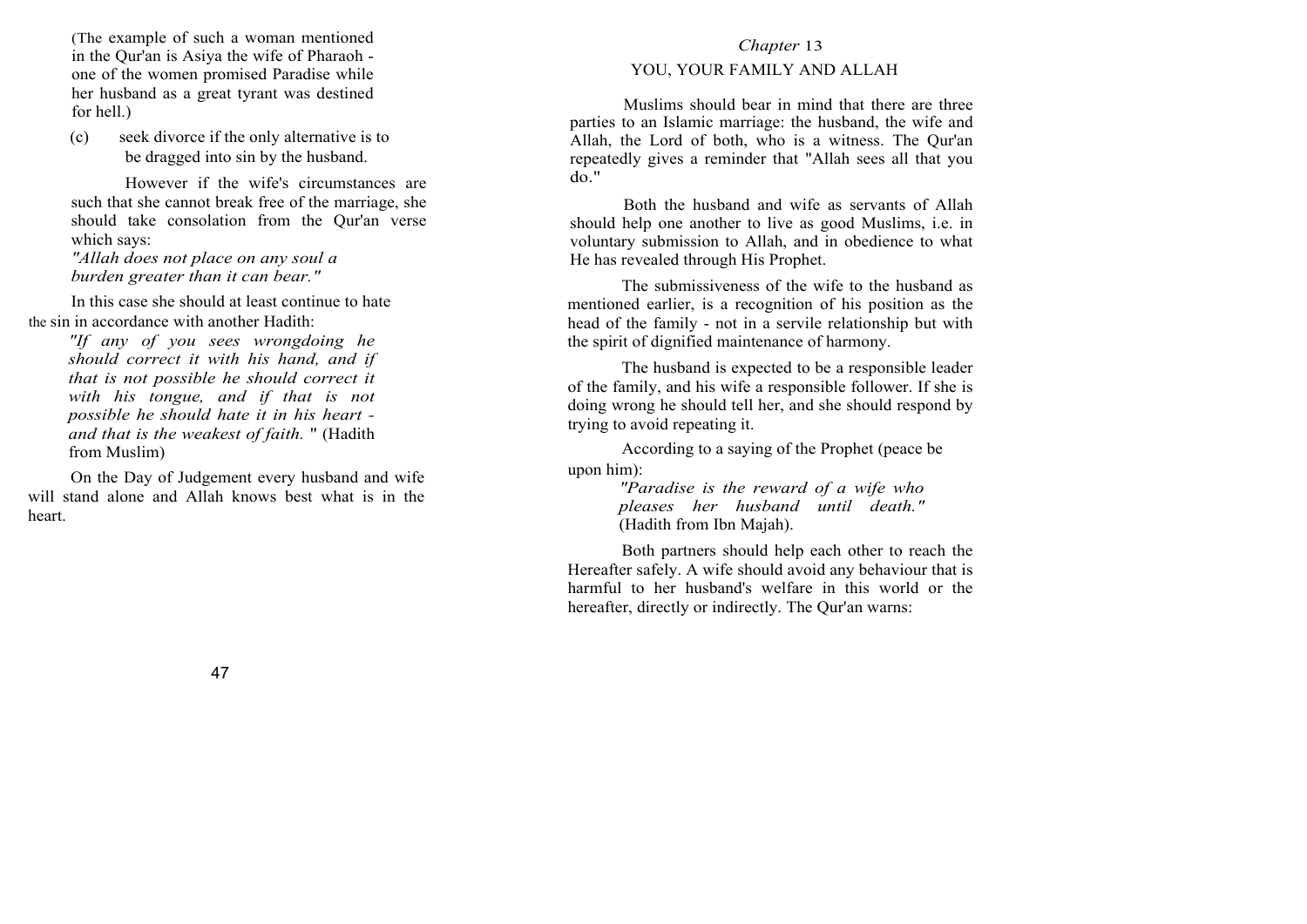*"O you who believe! Lo, among your wives and your children there are enemies for you, therefore beware of them."* (Qur'an 64:14)

The wife should try to be an asset to her husband and not a liability. She should encourage him in doing good and discourage him from doing wrong.

She should not enter marriage with the intention of seeking what she can get out of it in terms of material benefits. Rather she is likely to find happiness and peace of mind corresponding to the commitment she puts into her marriage. To know that her husband values and needs her is the true measure of her success.

A Muslim is urged to be merciful and forgiving towards others, even as he or she hopes for Allah's mercy and forgiveness on the Last Day. A wife should therefore forgive wrongs done in the past, and not continue to rake up old grievances.

A husband and wife should find a regular time to read the Qur'an and Hadith together, (with translation if they do not understand Arabic). This will help them in knowing the teachings of Islam and agreeing to practice them in their daily life, thereby increasing their mutual understanding and harmony.

When children come, the mother is the first school. She should be loving and affectionate to small children, directing them towards what is good and away from what is bad.

The Prophet is reported to have said:

*"Be generous to your children, and excel in teaching them the best of conduct."* (Hadith from Ibn Majah.)

Ibn Umar reported the Prophet saying: *"What does a parent leave as an inheritance for his child (that is) better than good morals?"*  (Narrated by Tirmidhi & AI-Hakim)

As the children grow a little older, both father and mother should take care of their religious and moral education. They should demonstrate Islam by example and also explain on an informal basis the Islamic way of life. Children also love stories and can benefit from those which have a moral message. If it is prayer time the parents should call the children and pray together. After at least one prayer of the day they can spend a few minutes explaining or commenting on a verse of the Qur'an or a Hadith so that the children over the years grow up with a broad knowledge of the teachings of Islam. As the children grow bigger these discussions can be extended by reading from the Qur'an, the Hadith, the Sirah (biography of the Prophet) and other reliable books which deepen the understanding and encourage the young to realise Islam as the guiding force in their lives.

In this way the children themselves insha' Allah will grow up to become a source of deep joy and comfort to their parents. It is also mentioned in the Hadith that leaving behind righteous children who pray for their parents is a Sadaqatun Jariatun (continuous charity) which bring blessings to the parents even after their death.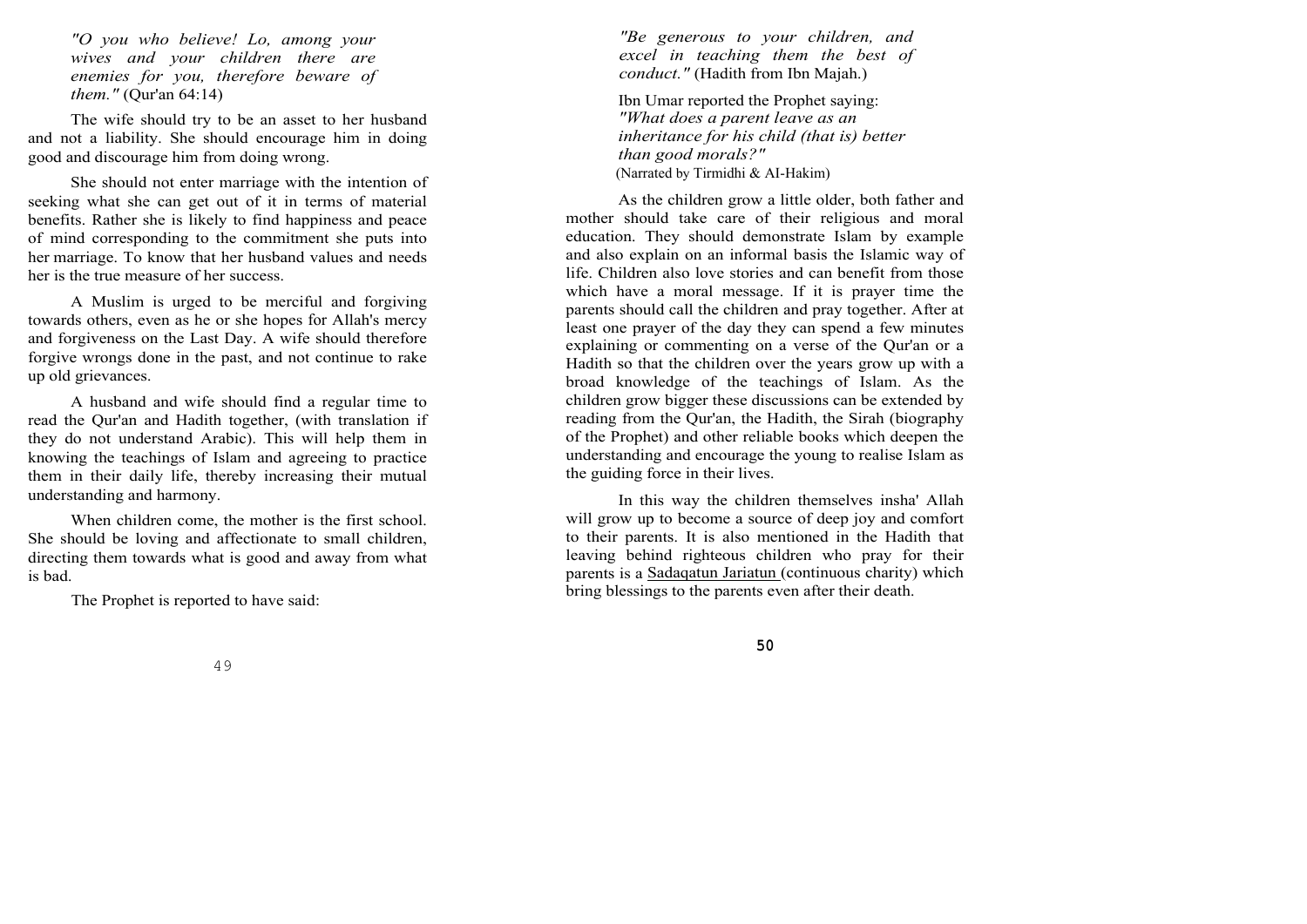Thus is the religion of Islam and its teachings of good will and kindness to all creatures passed on from generation to generation, first and foremost through the family. And in this light also one can appreciate the benefits of a successful marriage, and the importance given to marriage within the Islamic way of life.

Alike, but different - the male and the female. These differences are to be recognized as part of Allah's wisdom. They should neither be blurred by the ''unisex'' idea - the pretence that men and women are the same - nor exaggerated as if male and female were different species with no common feelings or abilities.

The ideal Muslim wife is not in competition with her husband. As a human soul created by Allah she knows she is her husband's equal. But in marriage she has a role which is complementary to that of her husband and her duties and responsibilities are not exactly the same as his. She can best fulfil these duties by putting aside selfish desires and seeing the welfare of her husband and children as her first priority after her duty to Allah. The Prophet (peace be upon him) is reported to have said:

> *"If I had ordained that any person should prostrate before another I would have ordained that a wife should prostrate before her husband."* (Hadith from Tirmidhi)

Such total submission to another human being however would constitute shirk (associating something with Allah in worship) which is a major sin. Nevertheless, the analogy makes clear the strength of the

love and commitment of an ideal Muslim wife towards her husband. (This is much easier for her to feel if the husband is playing his own part as a loving husband in accordance with the saying of the Prophet that *"the best of you are those who are kindest to their wives')*

The spirit of this relationship has been well captured by an American Muslim woman Noura Durkee in her article *"Marriage for a Muslima\*"* which she ends as follows:

*"One prays behind him in Salat. After a time, and thousands of rak'ats, one becomes filled with supreme gratitude for this. " ... Allah has made for you mates of your own nature ..." (Qur'an* 16:72). *One is in Sajda (prostration) not to, but with, him. He is a breath ahead, as a sign, breaking the path. Yet she is there, and were he to turn around, they would see in one another's eyes the countless mirrored reflections of each other. "* 

Lastly I ask Allah for forgiveness for any mistake I may have made in this book, and pray that it will be acceptable to Him.

Muslim Educational Quarterly, Vol. 7, No. 3, 1990. The Islamic Academic, 23 Metcalfe Road, Cambridge, CB4 2DB, U.K.